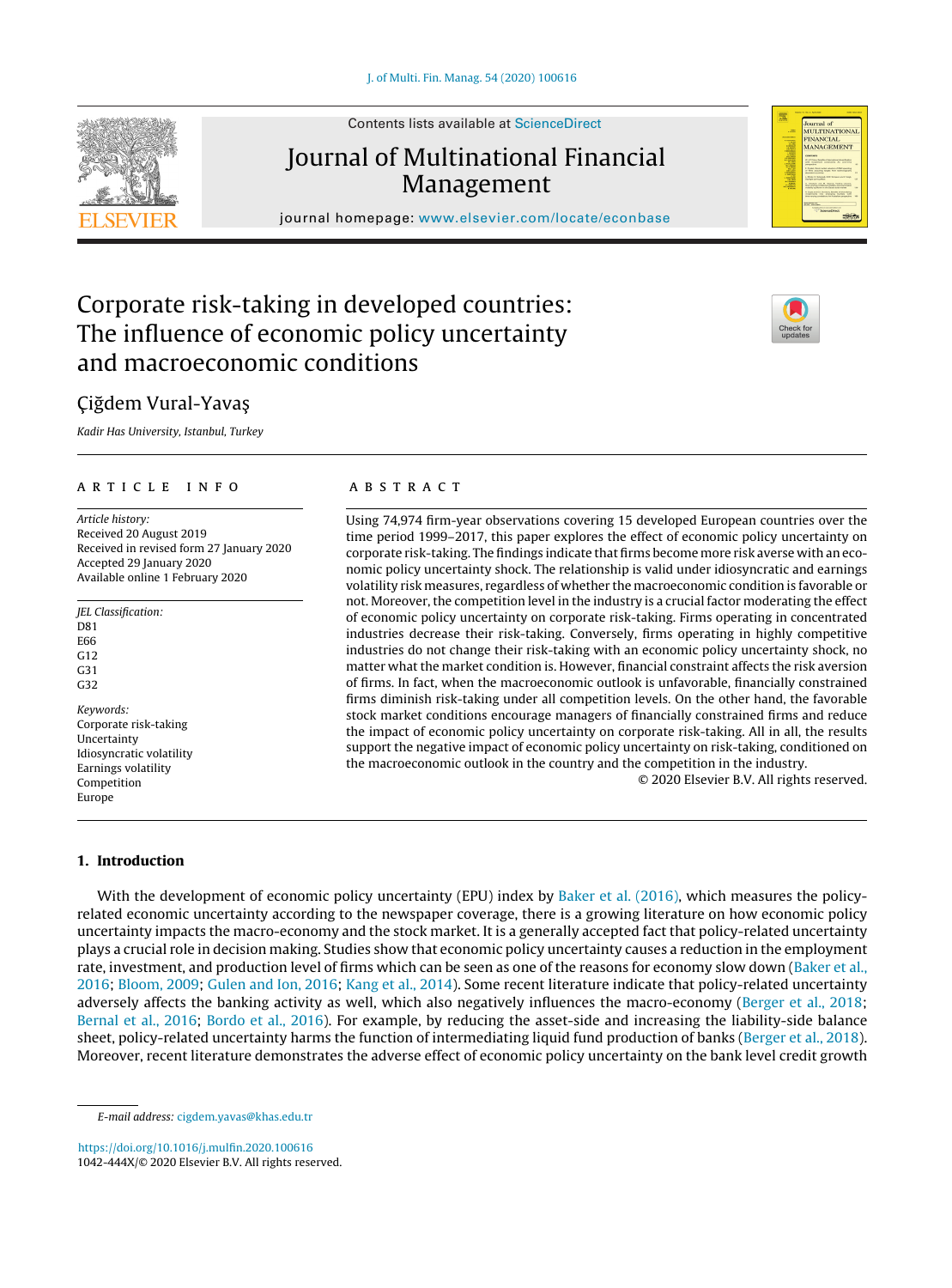and destabilization of sovereign bond markets [\(Bernal](#page-19-0) et [al.,](#page-19-0) [2016;](#page-19-0) [Bordo](#page-19-0) et [al.,](#page-19-0) [2016\).](#page-19-0) Furthermore, studies on equity markets indicate that policy-related uncertainty adversely affects the stock market by reducing stock prices, increasing stock and commodity price volatilities ([Antonakakis](#page-19-0) et [al.,](#page-19-0) [2013;](#page-19-0) [Bakas](#page-19-0) [and](#page-19-0) [Triantafyllou,](#page-19-0) [2018;](#page-19-0) [Baker](#page-19-0) et [al.,](#page-19-0) [2016;](#page-19-0) [Kang](#page-20-0) [and](#page-20-0) [Ratti,](#page-20-0) [2013;](#page-20-0) [Liu](#page-20-0) [and](#page-20-0) [Zhang,](#page-20-0) [2015;](#page-20-0) [Pástor](#page-20-0) [and](#page-20-0) [Veronesi,](#page-20-0) [2012\).](#page-20-0)

While many studies verify the influence of economic policy uncertainty on the macro-economy and equity markets, there is limited research on the link between economic policy uncertainty and risk aversion in the context of corporate risk-taking. Uncertainty plays a crucial role in the decision-making process of individuals. Many studies in the literature focus on the individuals' decision making process under uncertainty. When it is considered at the corporate level, as [Hillary](#page-20-0) [and](#page-20-0) [Hui](#page-20-0) [\(2009\)](#page-20-0) stated, 'firms do not make decisions, people do'. Hence, uncertainty will have an impact on the decision making of firms. Prior studies have demonstrated that policy uncertainty affects the financing and investment policies of firms, but surprisingly little attention has been paid to the relationship between corporate risk-taking and economic policy uncertainty. In this paper, we examine the relationship between policy-related uncertainty and corporate risk-taking.

There are several reasons why economic policy uncertainty influences corporate risk-taking. First, the uncertainty of future government policy decisions increases the policy-related uncertainty exposure of firms influencing the firm's risk perception. The change in the firm's risk perception affects corporate decisions. [Nguyen](#page-20-0) et [al.](#page-20-0) [\(2018\)](#page-20-0) show that the financial derivative usage of a firm rises with an increase in economic policy uncertainty. Firms try to protect themselves against increasing policy uncertainty by using financial derivatives which is an important risk management tool. The findings of [Nguyen](#page-20-0) et [al.](#page-20-0) [\(2018\)](#page-20-0) support the fact that policy uncertainty changes the risk perception of firms. Second, studies document that political uncertainty increases the cost of external financing [\(Kim,](#page-20-0) [2019;](#page-20-0) [Liu](#page-20-0) [and](#page-20-0) [Zhong,](#page-20-0) [2017;](#page-20-0) [Pástor](#page-20-0) [and](#page-20-0) [Veronesi,](#page-20-0) [2012,](#page-20-0) [2013\)](#page-20-0) which could cause difficulty in financing risky projects. Moreover, as a result of the negative effect of uncertainty on the function of intermediating liquid fund production and credit growth, banks become more selective in terms of financing risky investment opportunities of firms. Hence, to have more favorable terms in financial agreements, firms may prefer less risky projects. Finally, the capital investment decreases when economic policy uncertainty is high [\(Gulen](#page-20-0) [and](#page-20-0) [Ion,](#page-20-0) [2016\),](#page-20-0) which also could lead the firms to pick less risky investment opportunities during periods of high uncertainty to be on the safe side.

This paper aims to explore the impact of economic policy uncertainty on corporate risk-taking. Firms operate and make financing and investment decisions in an economic and political environment shaped by the government and regulatory agencies through policy changes in law, regulations, and taxes. Firms encounter both political and policy uncertainties. In the literature, studies document how political uncertainty, which is mostly proxied by elections, impacts financing and investment decisions of firms ([Akey](#page-19-0) [and](#page-19-0) [Lewellen,](#page-19-0) [2017;](#page-19-0) [Durnev,](#page-19-0) [2010;](#page-19-0) Jens, 2017; [Julio](#page-20-0) [and](#page-20-0) [Yook,](#page-20-0) [2012;](#page-20-0) [Liu](#page-20-0) [and](#page-20-0) [Zhong,](#page-20-0) [2017\).](#page-20-0) On the other side, with the development of economic policy uncertainty index ([Baker](#page-19-0) et [al.,](#page-19-0) [2016\),](#page-19-0) researchers have started to analyze the effect of policy-related uncertainty on firms' financing and investment decisions. Using a continuous policy uncertainty variable instead of an election year dummy provides a more comprehensive understanding in regard to uncertainty effect on a firm's decisions. Election year dummy creates both infrequency and disregards the non-election year policy related uncertainties. Hence, economic policy uncertainty index which is based on monthly newspaper coverage provides a better coverage for uncertainty.

[Gulen](#page-20-0) [and](#page-20-0) [Ion](#page-20-0) [\(2016\)](#page-20-0) provide strong evidence that there is a negative relationship between the economic policy uncertainty and the capital investments. Also, firms decrease their merger and acquisition activities with an increase in policy-related uncertainty [\(Bonaime](#page-19-0) et [al.,](#page-19-0) [2018\).](#page-19-0) In periods of high policy uncertainty, firms hold more cash ([Demir](#page-19-0) [and](#page-19-0) [Ersan,](#page-19-0) [2017;](#page-19-0) [Phan](#page-20-0) et [al.,](#page-20-0) [2019\).](#page-20-0) Furthermore, in addition to the increase in the usage of financial derivatives, [Nguyen](#page-20-0) et [al.](#page-20-0) [\(2018\)](#page-20-0) document that when economic policy uncertainty is high in their home country, firms increase their foreign direct investment level in countries with lower EPU than their country. These findings signal the risk avoidance of firms in periods of high economic policy uncertainty. Hence, we hypothesize that EPU is likely to decrease the risk aversion of firms and reduce the corporate-risk taking.

In addition to the unconditional effect of policy-related economic uncertainty on risk-taking, we also investigate how the macro-economic outlook in the country influence the link between uncertainty and risk-taking. [Baker](#page-19-0) et [al.](#page-19-0) [\(2003\)](#page-19-0) demonstrate that movements in the stock market have an impact on corporate investment. Moreover, [Bolton](#page-19-0) et [al.](#page-19-0) [\(2013\)](#page-19-0) provide evidence that during periods with high external financing costs in equity markets, firms decrease their investments and delay their payouts. In fact, firm's risk premium, which is composed of technological and financing risk premium is sensitive to cash holdings especially in poor financing conditions ([Bolton](#page-19-0) et [al.,](#page-19-0) [2013\).](#page-19-0) They claim that firms should time the market for their risky investments. Furthermore, using oil price change as an uncertainty for firm's operations, [Gupta](#page-20-0) [and](#page-20-0) [Krishnamurti](#page-20-0) [\(2018\)](#page-20-0) show that market conditions moderate the relationship between oil price and corporate risk-taking. Hence, unfavorable equity market conditions and increasing uncertainty cause firms to mitigate their investments, delay their payouts, and be more likely to take fewer risks. Based upon the existing literature, we expect that firms become more risk averse in unfavorable market conditions with an increasing economic policy uncertainty.

Besides the macroeconomic outlook, competition within the industry is another crucial factor affecting corporate decision making. Competition imposes pressure on management, and mitigates the agency problems among stakeholders, which makes it a more effective governance mechanism than the market for corporate control and the monitoring effect of institutional owners [\(Allen](#page-19-0) [and](#page-19-0) [Gale,](#page-19-0) [2000;](#page-19-0) [Giroud](#page-19-0) [and](#page-19-0) [Mueller,](#page-19-0) [2010\).](#page-19-0) Also, information asymmetry diminishes in a competitive environment; and the performance of management can easily be compared with the performance of competitors [\(DeFond](#page-19-0) [and](#page-19-0) [Park,](#page-19-0) [1999;](#page-19-0) [Grullon](#page-19-0) [and](#page-19-0) [Michaely,](#page-19-0) [2007\).](#page-19-0) Furthermore, competition is such a powerful governance tool that in highly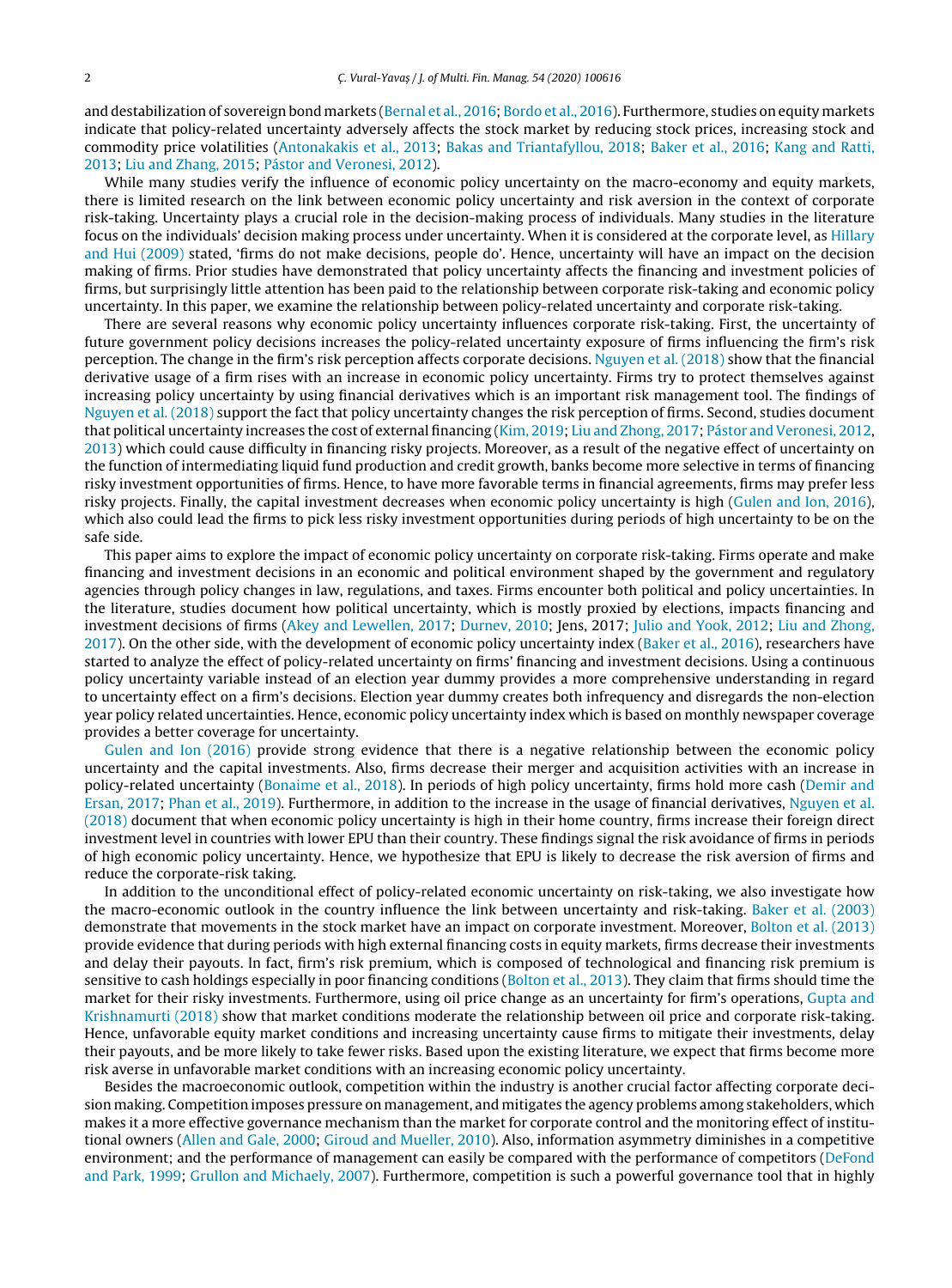competitive industries, corporate governance has no value-increasing effect [\(Giroud](#page-19-0) [and](#page-19-0) [Mueller,](#page-19-0) [2011\).](#page-19-0) Besides the disciplinary power of competition on managers, competitive pressure decreases the pricing power of firms and reduces the income and variation in cash flow ([Valta,](#page-20-0) [2012\).](#page-20-0) [Raith](#page-20-0) [\(2003\)](#page-20-0) theoretically shows that the managerial incentives depend on the level of product market competition. According to [Raith's](#page-20-0) [\(2003\)](#page-20-0) model, in highly competitive industries, managers have stronger incentives to reduce costs. Moreover, the idiosyncratic volatility of stock returns, cash flows, earnings per share and sales per share increase in a highly competitive environment ([Gaspar](#page-19-0) [and](#page-19-0) [Massa,](#page-19-0) [2006;](#page-19-0) [Irvine](#page-20-0) [and](#page-20-0) [Pontiff,](#page-20-0) [2008\).](#page-20-0) Hence, in concentrated industries, firms will be in a more comfortable environment to take more risks since they have a higher market power and more capacity to deal with the losses. We expect the risk aversion of managers to change under such a powerful disciplinary force of competition. These arguments lead us to the expectation that firms in concentrated industries will take more risks, especially under favorable market conditions. Thus, we examine the moderating effect of competition on the relationship between the corporate risk-taking and economic policy uncertainty.

In addition to stock market conditions and competition, we expect that easy access to external capital markets will also affect the risk aversion of a manager as it increases the availability of the free-cash flow. [Almeida](#page-19-0) et [al.](#page-19-0) [\(2011\)](#page-19-0) show that firms facing financial constraints prefer investments that are less risky. For financially constrained firms, it will be hard to find external financing for their risky projects, especially when the stock market conditions are unfavorable. [Baker](#page-19-0) et [al.](#page-19-0) [\(2003\)](#page-19-0) document that stock price movements in the market have a stronger effect on investment of firms that are in the top quintile of the Kaplan and Zingales (KZ) index which is a commonly used measure of financially constrained firms. Also, economic policy uncertainty enhances the cost of external financing in equity markets [\(Pástor](#page-20-0) and Veronesi, [2012\).](#page-20-0) Moreover, economic policy uncertainty reduces the banks' liquidity creation and negatively affects bank credit growth, which would aggravate the cost of external capital through the bank lending channel ([Berger](#page-19-0) et [al.,](#page-19-0) [2018\).](#page-19-0) Uncertainty increases both the cost of loan contracting and equity capital[\(Francis](#page-19-0) et [al.,](#page-19-0) [2014;](#page-19-0) [Li](#page-20-0) et [al.,](#page-20-0) [2018\).](#page-20-0) Furthermore, firms increase their cash holdings in periods of high policy uncertainty to mitigate possible financial constraints [\(Demir](#page-19-0) [and](#page-19-0) [Ersan,](#page-19-0) [2017;](#page-19-0) [Phan](#page-20-0) et [al.,](#page-20-0) [2019\).](#page-20-0) All in all, policy-related uncertainty creates conditions that make it tough to access external financing, even for financially unconstrained firms. Under the circumstances, it would be interesting to examine whether financially constrained and unconstrained firms diverge in terms of risk-taking with a rise in policy-related uncertainty, especially when they operate under different competition levels and unfavorable stock market conditions. Based on the findings mentioned above, we expect to have a moderating effect of financial constraints on the link between economic policy uncertainty and corporate risk-taking. We hypothesize that being financially constrained will aggregate the impact of uncertainty on risk-taking.

We use two main corporate risk-taking measures which are commonly used in literature: Earnings volatility and idiosyncratic volatility ([Acharya](#page-19-0) et [al.,](#page-19-0) [2011;](#page-19-0) [Bernile](#page-19-0) et [al.,](#page-19-0) [2018;](#page-19-0) [Boubakri](#page-19-0) et [al.,](#page-19-0) [2013;](#page-19-0) [Ding](#page-19-0) et [al.,](#page-19-0) [2015;](#page-19-0) [Faccio](#page-19-0) et [al.,](#page-19-0) [2016;](#page-19-0) [Favara](#page-19-0) et [al.,](#page-19-0) [2017;](#page-19-0) [Gupta,](#page-20-0) [and](#page-20-0) [Krishnamurti,](#page-20-0) [2018;](#page-20-0) [John](#page-20-0) et [al.,](#page-20-0) [2008;](#page-20-0) [Koirala](#page-20-0) et [al.,](#page-20-0) [2018;](#page-20-0) [Konishi](#page-20-0) [and](#page-20-0) [Yasuda,](#page-20-0) [2004;](#page-20-0) [Li](#page-20-0) et [al.,](#page-20-0) [2013\).](#page-20-0) Idiosyncratic volatility is a kind of capital market risk measure. It is estimated by the volatility of the error terms of the fourfactor market model including Fama-French three factors ([Fama](#page-19-0) [and](#page-19-0) [French,](#page-19-0) [1992,](#page-19-0) [1993\)](#page-19-0) and [Carhart's](#page-19-0) [\(1997\)](#page-19-0) momentum factor. Studies show that policy-related uncertainty decreases the stock prices and increases the stock and commodity price volatilities [\(Antonakakis](#page-19-0) et [al.,](#page-19-0) [2013;](#page-19-0) [Bakas](#page-19-0) [and](#page-19-0) [Triantafyllou,](#page-19-0) [2018;](#page-19-0) [Baker](#page-19-0) et [al.,](#page-19-0) [2016;](#page-19-0) [Kang](#page-20-0) [and](#page-20-0) [Ratti,](#page-20-0) [2013;](#page-20-0) [Liu](#page-20-0) [and](#page-20-0) [Zhang,](#page-20-0) [2015;](#page-20-0) [Pástor](#page-20-0) [and](#page-20-0) [Veronesi,](#page-20-0) [2012\).](#page-20-0) Although EPU increases the stock price volatility, the idiosyncratic volatility used in this paper is a measure of firm-specific risk, which is not explained by the market portfolio, and is diversifiable. [Brogaard](#page-19-0) [and](#page-19-0) [Detzel](#page-19-0) [\(2015\)](#page-19-0) state that economic policy uncertainty has market level economic effects, which are non-diversifiable. In this case, we are interested in the effect of EPU on the diversifiable firm-specific risks. In addition to idiosyncratic risks, earnings volatility is the other risk-taking measure used in this paper. Earnings volatility is the variation in firms' cash flows and used as a proxy for the chosen investment projects. In the robustness analyses, in addition to alternative idiosyncratic and earnings volatilities, the annualized standard deviation of daily stock returns, which is a proxy for total capital market risk, is used as well. We consider that both the capital market risk measure and risk-taking in corporate operations will provide a more comprehensive understanding in the relationship between corporate risk-taking and economic policy uncertainty.

We address the gap in the literature regarding the impact of policy-related uncertainty on corporate risk-taking and extend the literature by investigating this relation under different market conditions and competition levels, for financially constrained and unconstrained firms. So far, we know that one very recent study addresses the link between risk-taking and economic policy uncertainty. [Tran](#page-20-0) [\(2019\)](#page-20-0) provides evidence on an international basis that policy uncertainty decreases the corporate risk-taking mainly due to cultural differences. He focuses on the effect of national culture variables of [Hofstede](#page-20-0) [\(2001\)](#page-20-0) on the relationship between uncertainty and risk-taking. Although our main evidence on the adverse effect of uncertainty on risk-taking is similar, we extend the understanding of the link between corporate risk-taking and economic policy uncertainty by examining the relation under different market conditions and competition. Instead of national culture, we focus on the moderating effect of macroeconomic outlook and product market competition on the relationship between uncertainty and risk-taking. Moreover, we examine how all these relations change when the firms are financially constrained. We also provide a broader understanding of risk-taking by using five different risk measures including earnings volatility, total market risk, and firm-specific risk (idiosyncratic risk). Furthermore, to improve our understanding of how people get used to the past uncertainty and react to the current change in policy uncertainty, we use economic policy uncertainty shock which is estimated by GARCH (1,1) model. We provide strong econometric analyses with various robustness tests. Our findings are robust to alternative measures for variables (risk-taking, market conditions, competition), alternative sample construction and alternative specification of model to deal with endogeneity.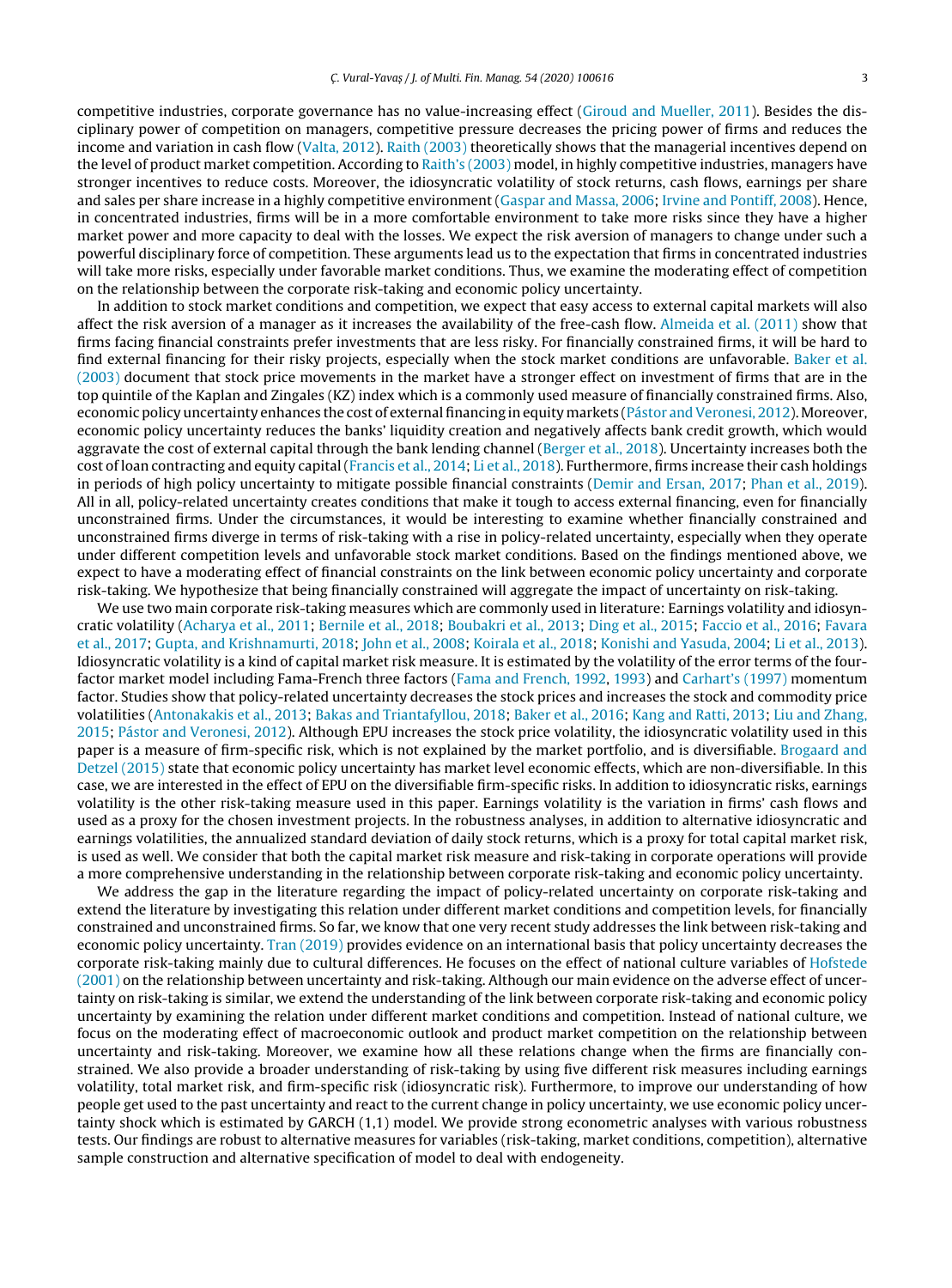<span id="page-3-0"></span>

**Table 1**

| TADIC 1 |                     |
|---------|---------------------|
|         | Sample description. |

| Countries      | Firms | Firm-Years | % of sample | Average EPU shock | Average EPU change |
|----------------|-------|------------|-------------|-------------------|--------------------|
| Austria        | 46    | 874        | 1.17        | 0.122             | 0.033              |
| Belgium        | 87    | 1653       | 2.20        | 0.122             | 0.033              |
| Denmark        | 101   | 1919       | 2.56        | 0.122             | 0.033              |
| Finland        | 109   | 2071       | 2.76        | 0.122             | 0.033              |
| France         | 644   | 12236      | 16.32       | 0.160             | 0.094              |
| Germany        | 623   | 11837      | 15.79       | 0.169             | 0.081              |
| Ireland        | 26    | 494        | 0.66        | 0.219             | 0.208              |
| Italy          | 207   | 3933       | 5.25        | 0.145             | 0.055              |
| Netherland     | 80    | 1520       | 2.03        | 0.157             | 0.062              |
| Norway         | 168   | 3192       | 4.26        | 0.122             | 0.033              |
| Portugal       | 47    | 893        | 1.19        | 0.122             | 0.033              |
| Spain          | 121   | 2299       | 3.07        | 0.189             | 0.111              |
| Sweden         | 380   | 7220       | 9.63        | 0.074             | 0.014              |
| Switzerland    | 151   | 2869       | 3.83        | 0.122             | 0.033              |
| United Kingdom | 1156  | 21964      | 29.30       | 0.172             | 0.054              |
| Total          | 3946  | 74974      | 100         |                   |                    |

This table reports sample description including the number of firms, firm-year observations, the average Economic Policy Uncertainty shock and the 12-month average change of a country's economic policy uncertainty index.

In a European environment, using 74,974 firm-year observations covering the time period between 1999 and 2017 for 15 developed European countries, and using country, year, and firm fixed-effects panel data estimation, the findings indicate that economic policy uncertainty mitigates the corporate risk-taking. This suggests that with an increase in policy-related uncertainty, managers become more risk averse. The negative effect of economic policy uncertainty does not change when we condition the sample based on the macro-economic outlook. Interestingly, when we consider the competition within the industry, the adverse impact of uncertainty on risk-taking becomes insignificant for a highly competitive environment. On the other hand, firms operating in concentrated industries alleviate their risk-taking in periods of high economic policy uncertainty. However, financially constrained firms diminish their-risk taking for all levels of competition when the stock market is bearish, which supports the view that financially constrained firms have difficulty accessing external financing when market conditions are unfavorable.

This paper contributes to the literature in several ways. The main contribution of this paper to the literature is to explore the effect of policy-related economic uncertainty on corporate risk-taking. We extend our understanding of how the economic policy uncertainty impacts risk-taking by investigating the relation under a macro-economic outlook and product market competition. Specifically, our contribution to the literature is to explore how the economic policy uncertainty affects corporate risk-taking when macro-economic conditions are favorable and unfavorable. To the best of our knowledge,this will be the first study investigating the effect of policy-related economic uncertainty on risk aversion in the context of corporate risk-taking from the perspective of macro-economic outlook and competition within the industry. Next, this study extends our understanding of how people get used to the past uncertainty and react to the current change in policy uncertainty by using EPU shock instead of using simple average EPU change.

Finally, this study extends the literature by examining the impact of a country-level variable on corporate risk-taking. Previous literature mostly focuses on firm-level characteristics such as culture [\(Li](#page-20-0) et [al.,](#page-20-0) [2013\),](#page-20-0) CEO gender [\(Faccio](#page-19-0) et [al.,](#page-19-0) [2016\),](#page-19-0) board diversity ([Bernile](#page-19-0) et [al.,](#page-19-0) [2018\),](#page-19-0) ownership structure ([Boubakri](#page-19-0) et [al.,](#page-19-0) [2013\),](#page-19-0) large shareholder diversification [\(Bauguess](#page-19-0) et [al.,](#page-19-0) [2012\),](#page-19-0) debt enforcement [\(Favara](#page-19-0) et [al.,](#page-19-0) [2017\),](#page-19-0) employee's risk attitude ([Guan](#page-20-0) [and](#page-20-0) [Tang,](#page-20-0) [2018\)](#page-20-0) and corporate governance [\(John](#page-20-0) et [al.,](#page-20-0) [2008\).](#page-20-0) This study focuses on a country-level factor, namely policy-related economic uncertainty, as a risk-taking determinant under different market conditions and competition levels for both financially constrained and unconstrained firms.

The rest of the paper is organized as follows: Section 2 presents the data and the empirical model. In Section [3,](#page-8-0) we present the results, and the following section provides the robustness checks. Section [5](#page-16-0) summarizes the findings and concludes.

# **2. Data and empirical method**

# 2.1. Data

As reported in Table 1, the sample covers 15 developed European countries, spanning 1999–2017. We study the link between economic policy uncertainty and corporate risk-taking in a European context for the following reasons. First, even though there is a growing literature on economic policy uncertainty since [Baker](#page-19-0) et [al.](#page-19-0) [\(2016\)](#page-19-0) have developed the index, most empirical studies focus on American firms. Research on the effect of EPU on European firms remains relatively scarce. Second, although the sample consists of countries from the European Union except for Switzerland and Norway, and the idea of an integrated Europe mainly aimed at economic integration, differences in economic policies of the members of the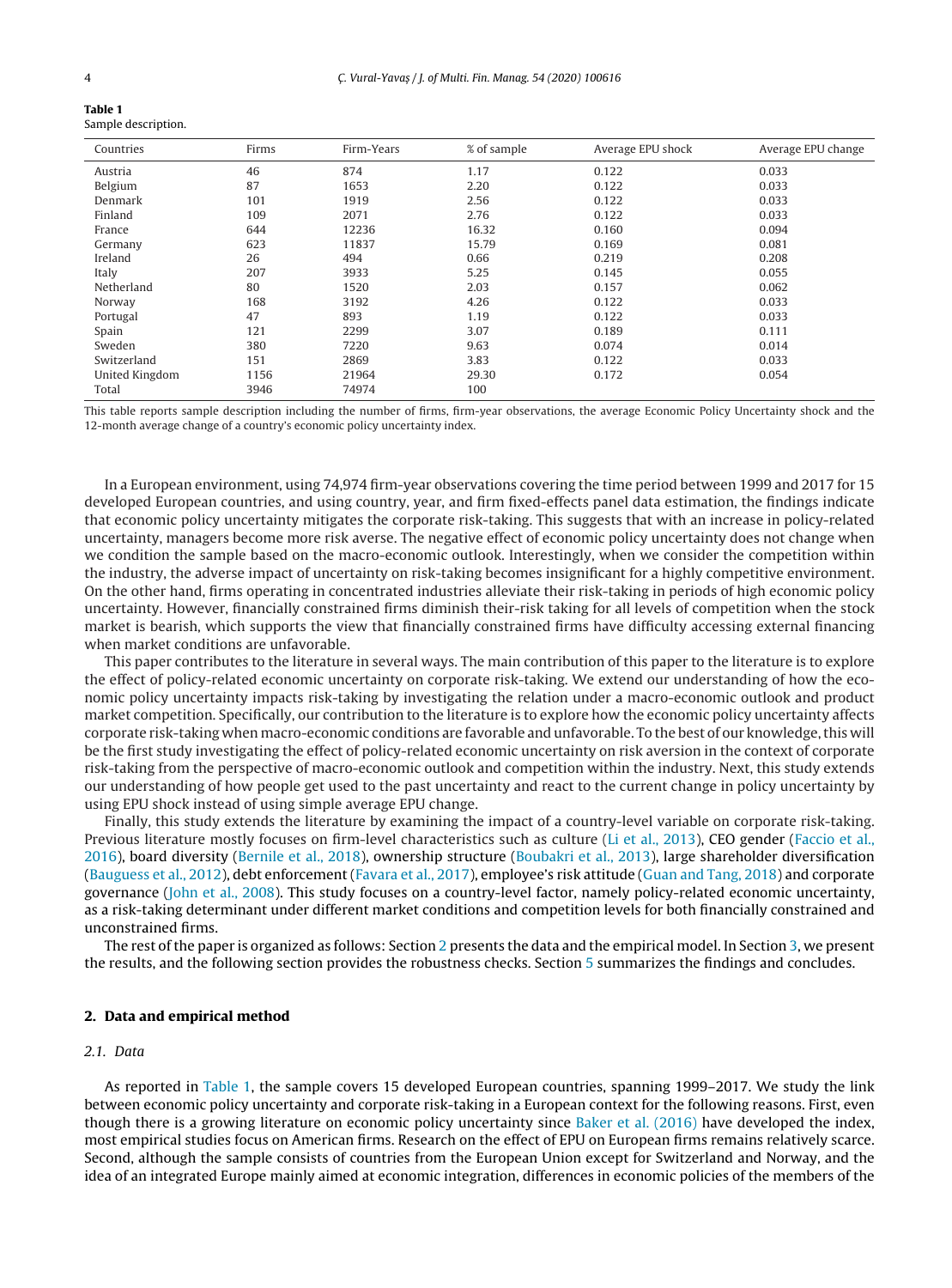<span id="page-4-0"></span>European Union are inevitably existent.<sup>1</sup> In fact, the average EPU shock ranges from 0.074 to 0.219; and the average natural logarithm of EPU change ranges from 0.014 to 0.208, which provides enough economic policy uncertainty change among the countries. Lastly, these countries differ in terms of legal origins, and a political and business environment which allow us to focus on economic policy uncertainty differences to explore informative policy implications for developed European countries.

The sample consists of 3946 unique publicly traded firms whose primary business is not a financial sector with SIC codes between 6000 and 6999. The main analyses are based on panel data consisting of 74,974 firm-year observations. The country list and the corresponding number of firms are shown in [Table](#page-3-0) 1. The United Kingdom firms constitute about 29.30 % of the sample. Also, 16.32 % of the sample is from France; and 15.79 % of the sample is from Germany, which suggests that the results may be influenced by the UK, French and German firms. Nonetheless, the robustness checks shown in the following sections indicate that excluding the UK, Germany, and France does not change the results.

The firm-level data is gathered from Thomson Reuters Eikon and Datastream and the country-level variables are from the World Bank Development Indicators database. Also, for the calculation of some corporate risk-taking measures, we gather daily market model factors data for the European market from the Kenneth R. French website. Moreover, we use the Economic Policy Uncertainty website which mainly presents the index developed by [Baker](#page-19-0) et [al.](#page-19-0) [\(2016\).](#page-19-0)

# 2.2. Measuring corporate risk-taking

In this paper, we use two different corporate risk-taking measures. One risk-taking measure depends on the idiosyncratic volatility of stock returns whereas the other risk-taking measure is based on the earnings volatility.

To estimate the idiosyncratic volatility, we use a four-factor market model, including Fama-French three factors ([Fama](#page-19-0) [and](#page-19-0) [French,](#page-19-0) [1992,](#page-19-0) [1993,](#page-19-0) [1996,](#page-19-0) [2012\)](#page-19-0) and [Carhart's](#page-19-0) [\(1997\)](#page-19-0) momentum factor. The market model we fit individual stocks into can be expressed as,

$$
R_{i,t} - r_{f,t} = \alpha_{i,t} + \beta_{1i,t} \left( MRKT_t - r_{f,t} \right) + \beta_{2i,t} SMB_t + \beta_{3i,t} HML_t + \beta_{4i,t} WML_t + \varepsilon_{i,t}
$$
\n
$$
\tag{1}
$$

The four-factor market model includes the market excess return over the risk-free rate, the return difference between the small and big size portfolios, the return difference between the high and low-value portfolios, and finally the return difference between the winners' and the losers' portfolios.

Following the procedure outlined in [Fu](#page-19-0) [\(2009\);](#page-19-0) [Gaspar](#page-19-0) [and](#page-19-0) [Massa](#page-19-0) [\(2006\)](#page-19-0) and [Xu](#page-20-0) [and](#page-20-0) [Malkiel](#page-20-0) [\(2003\),](#page-20-0) we estimate idiosyncratic volatility as follows: For each month and for each stock, we run a time-series regression of the previous 12 months' daily excess stock returns on four factors. Then, for the current month, we fit the resulting beta estimates to the daily returns and obtain the residuals. The method uses out-of-sample forecasting for beta estimates. Also, we use a 12 months rolling window for the regressions of each month. The idiosyncratic volatility measure is the standard deviation of these residuals across all days and all months for a year which we call RISK 1.

The other corporate risk-taking measure is earnings volatility. Many studies use the earnings volatility as a corporate risk-taking measure ([Gupta](#page-20-0) [and](#page-20-0) [Krishnamurti,](#page-20-0) [2018;](#page-20-0) [Koirala](#page-20-0) et [al.,](#page-20-0) [2018;](#page-20-0) [Favara](#page-19-0) et [al.,](#page-19-0) [2017;](#page-19-0) [Faccio](#page-19-0) et [al.,](#page-19-0) [2016;](#page-19-0) [Ding](#page-19-0) et [al.,](#page-19-0) [2015;](#page-19-0) [Boubakri](#page-19-0) et [al.,](#page-19-0) [2013;](#page-19-0) [Li](#page-20-0) et [al.,](#page-20-0) [2013;](#page-20-0) [Acharya](#page-19-0) et [al.,](#page-19-0) [2011;](#page-19-0) [John](#page-20-0) et [al.,](#page-20-0) [2008\).](#page-20-0) Following [Gupta](#page-20-0) [and](#page-20-0) [Krishnamurti](#page-20-0) [\(2018\)](#page-20-0) and [Koirala](#page-20-0) et [al.](#page-20-0) [\(2018\),](#page-20-0) we take operating earnings, estimated by the earnings before interest, taxes, depreciation, and amortization scaled by the total asset (EBITDA/TA) as corporate earnings variable.

Instead of using EBITDA to total asset ratio volatility, following [John](#page-20-0) et [al.](#page-20-0) [\(2008\),](#page-20-0) corporate risk-taking is defined as the standard deviation of the difference between the firm's earnings to total asset ratio and the country average earnings to total asset ratio for the corresponding year. In fact, to take into consideration the differences between industry characteristics, which may affect the average EBITDA/TA among the industries, we take country-industry average EBITDA/TA for the corresponding year, which differs from the methodology used by [John](#page-20-0) et [al.](#page-20-0) [\(2008\).](#page-20-0) Thus, the calculation of earnings volatility as a risk-taking measure will be made in three steps. First, according to the Fama-French 10 industry classification, for each country, we calculate the average industry operating earnings to total asset ratio for every year. That is, over the sample period, for 15 European countries, we have 2850 average industry EBITDA/TA measure. Then, we take each individual firm's EBITDA/TA deviation from the country-industry average EBITDA/TA for the corresponding year. Finally, we estimate the standard deviation of the difference between the firm's earnings to total asset ratio and the average country-industry earnings to total asset over a seven-year window. The estimation window covers the last seven years with at least three years of non-missing observations.

We can express the corporate earnings volatility measure as,

$$
RISK\ 2 = EarningsVolatility_{j,t} = \sqrt{\frac{1}{T-1} \sum_{t=1}^{T} \left( E_{j,c,i,t} - \frac{1}{T} \sum_{t=1}^{T} E_{j,c,i,t} \right)^2}
$$
(2)

<sup>&</sup>lt;sup>1</sup> The United Kingdom is in the European Union during the sample period 1999-2017.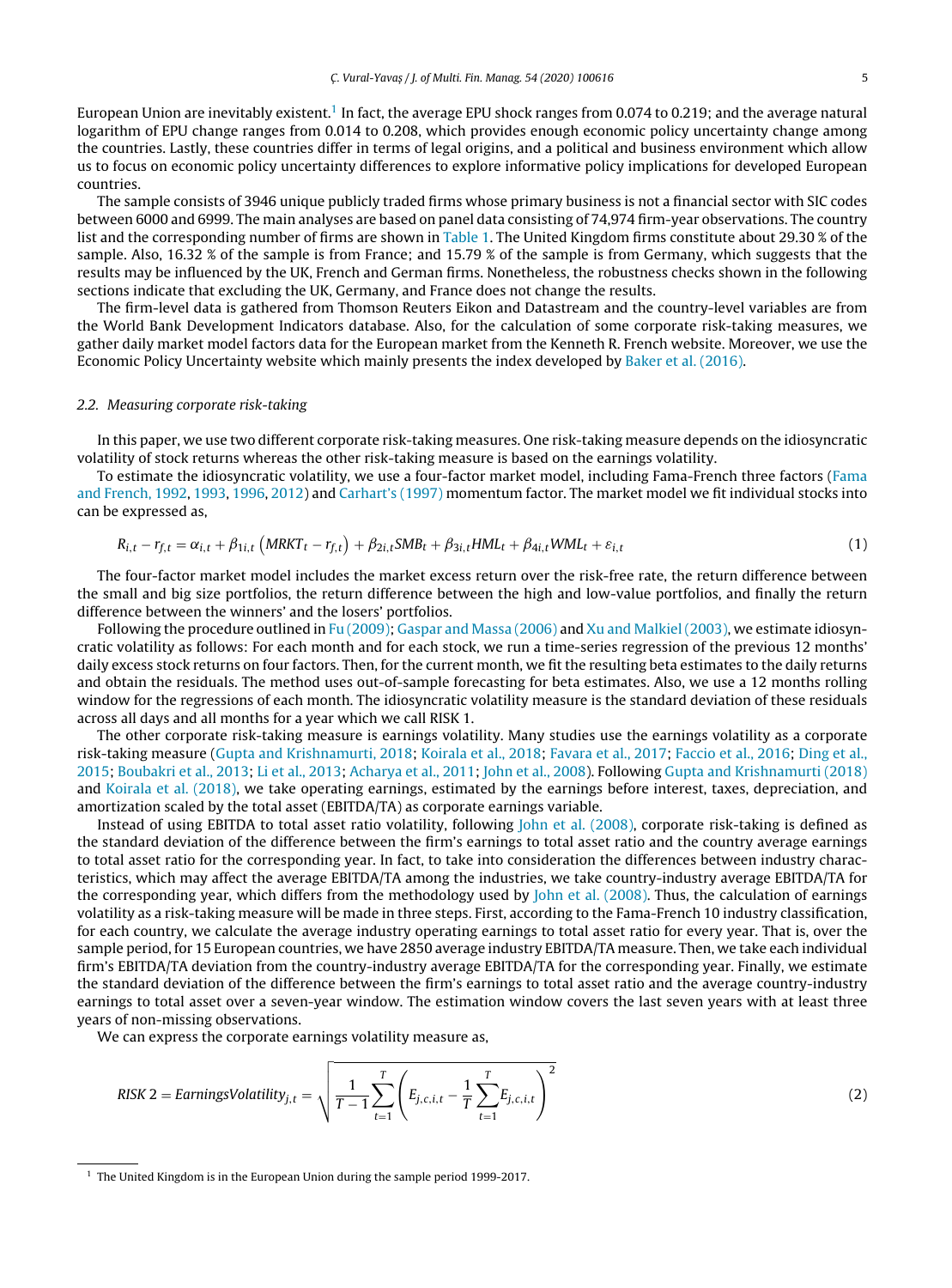where,

Earrings deviations<sub>j,c,i,t</sub> = 
$$
E_{j,c,i,t} = \frac{EBITDA_{j,c,i,t}}{TA_{j,c,i,t}} - \frac{1}{N_{c,i,t}} \sum_{n=1}^{N_{c,i,t}} \frac{EBITDA_{n,c,i,t}}{TA_{n,c,i,t}}
$$
 (3)

where,  $N_{c,i,t}$  represents the number of firms within country c, industry i and year t. EBITDA<sub>i,c,i,t</sub> is the earnings before interest, taxes, depreciation and amortization and  $TA<sub>i,c,i,t</sub>$  is the total assets.

# 2.3. Measuring uncertainty in the economy

The uncertainty in the economy is estimated by the Economic Policy Uncertainty (EPU) index developed by [Baker](#page-19-0) et [al.](#page-19-0) [\(2016\).](#page-19-0) They use news coverage of policy-related economic uncertainty. To develop the index, they take two newspapers for each country and count the number of articles containing some specified uncertainty terms for every month. The frequency of the EPU index is monthly. Instead of taking the natural logarithm of the average of EPU index over a year window, we work with the uncertainty shocks estimated by the GARCH (1,1) model, which gives the lowest Akaike Information Criteria (AIC) score among GARCH (p, q) models for  $1 \le p \le 3$  and  $1 \le q \le 3$ .

To estimate the economic policy uncertainty shock, we first calculate the change in EPU index, and then apply the GARCH (1,1) model. The GARCH (1,1) modeling framework has a mean equation for the change in EPU index, say  $u_{EPU}$ and a conditional standard deviation equation,  $h^u_{EPU}$ . Following Kang, Lee and Ratti (2014), we define the economic policy uncertainty shock,  $\sigma_{EPU}$ , as,

$$
EPU\,Shocks = \sigma_{EPU} = \frac{u_{EPU}}{h_{EPU}^u} \tag{4}
$$

The definition of the economic policy uncertainty shock allows us to understand how people get used to the past uncertainty and react to the current change in policy-related uncertainty. The monthly shocks are averaged over one year to calculate the annual economic policy uncertainty shocks to match our annual panel data.

# 2.4. Control variables

In addition to economic policy uncertainty shock variable, following the literature, we use control for some firm and country-level variables to be shown as effective on corporate risk-taking.

First, we use the natural logarithm of total assets to control firm size. In the corporate risk-taking literature, it is shown that large firms are more risk averse than small firms [\(Bernile](#page-19-0) et [al.,](#page-19-0) [2018;](#page-19-0) [Boubakri](#page-19-0) et [al.,](#page-19-0) [2013;](#page-19-0) [Ding](#page-19-0) et [al.,](#page-19-0) [2015;](#page-19-0) [Faccio](#page-19-0) et [al.,](#page-19-0) [2016;](#page-19-0) [Favara](#page-19-0) et [al.,](#page-19-0) [2017;](#page-19-0) [Koirala](#page-20-0) et [al.,](#page-20-0) [2018\).](#page-20-0) Thus, we expect a negative relationship between risk-taking and firm size.

Next, we control the leverage effect by using the total debt to total asset ratio. Although financial leverage affects the firm's access to external finance ([Almeida](#page-19-0) [and](#page-19-0) [Campello,](#page-19-0) [2007\),](#page-19-0) there are contradictory results about the impact of leverage on risk-taking. Some studies find a positive link between corporate risk-taking and leverage [\(Bernile](#page-19-0) et [al.,](#page-19-0) [2018;](#page-19-0) [Boubakri](#page-19-0) et [al.,](#page-19-0) [2013;](#page-19-0) [Gupta](#page-20-0) [and](#page-20-0) [Krishnamurti,](#page-20-0) [2018\).](#page-20-0) In contrast, others indicate a negative impact of leverage on risk-taking ([Faccio](#page-19-0) et [al.,](#page-19-0) [2016;](#page-19-0) [Gupta](#page-20-0) [and](#page-20-0) [Krishnamurti,](#page-20-0) [2018;](#page-20-0) [Koirala](#page-20-0) et [al.,](#page-20-0) [2018\).](#page-20-0) Later, we use control for the profitability with the ratio of earnings before interest and taxes to total. Firms with higher profit can be more risk averse as they already reach their high-profit objective and they have lower earnings volatility. Lower profitability firms might increase their risk-taking to earn more profit [\(Boubakri](#page-19-0) et [al.,](#page-19-0) [2013\).](#page-19-0) Studies document the adverse effect of profitability on risk-taking [\(Bernile](#page-19-0) et al., [2018;](#page-19-0) [Boubakri](#page-19-0) et [al.,](#page-19-0) [2013;](#page-19-0) [Faccio](#page-19-0) et [al.,](#page-19-0) [2016;](#page-19-0) [Gupta](#page-20-0) [and](#page-20-0) [Krishnamurti,](#page-20-0) [2018\).](#page-20-0) To capture the possible agency conflict between managers and shareholders, we use control for the financial slack, which is estimated by the ratio of cash and short term investments to total assets. It is a general phenomenon that managers with higher financial slack can increase their investments unnecessarily by undertaking negative net present value projects ([Jensen,](#page-20-0) [1986\).](#page-20-0) Hence, parallel to the corporate risk-taking literature, we expect a positive effect of financial slack on risk-taking ([Bernile](#page-19-0) et [al.,](#page-19-0) [2018\).](#page-19-0)

We use control for the asset structure of a firm by using tangibility. Asset structure shows the firm's earnings strategy. Having enough plant, property, and equipment can alleviate the risk of involving a higher operating leverage [\(Nguyen,](#page-20-0) [2011\).](#page-20-0) Studies demonstrate a negative impact of tangibility on risk-taking [\(Faccio](#page-19-0) et [al.,](#page-19-0) [2016;](#page-19-0) [Nguyen,](#page-20-0) [2011\).](#page-20-0) Our last firm-level control variable is sales growth which captures the growth opportunities of a firm. Firms with higher growth opportunities tend to invest more; hence, they tend to be more risk-seeking. Although, we expect a positive relationship between growth opportunities and risk-taking, there are contradictory findings on the link between sales growth and risk-taking [\(Boubakri](#page-19-0) et [al.,](#page-19-0) [2013;](#page-19-0) [Ding](#page-19-0) et [al.,](#page-19-0) [2015;](#page-19-0) [Faccio](#page-19-0) et [al.,](#page-19-0) [2016;](#page-19-0) [Gupta](#page-20-0) [and](#page-20-0) [Krishnamurti,](#page-20-0) [2018\).](#page-20-0)

Following cross-country corporate risk-taking studies, we also use county-level control variables since the data includes countries across Europe (Acharya, et al., 2011; [Favara](#page-19-0) et [al.,](#page-19-0) [2017;](#page-19-0) [Gupta](#page-20-0) [and](#page-20-0) [Krishnamurti,](#page-20-0) [2018,](#page-20-0) Li, et al. 2013). To capture the firm's growth opportunities, we include a county level proxy, namely GDP growth, which is the annual percentage growth rate of GDP. We also use the natural logarithm of the real GDP per capita as a control variable

All firm-level variables are winsorized at one percent level from both the top and bottom of the distribution to reduce the impact of outliers. [Table](#page-6-0) 2 displays the brief descriptions of the variables used in the empirical analysis.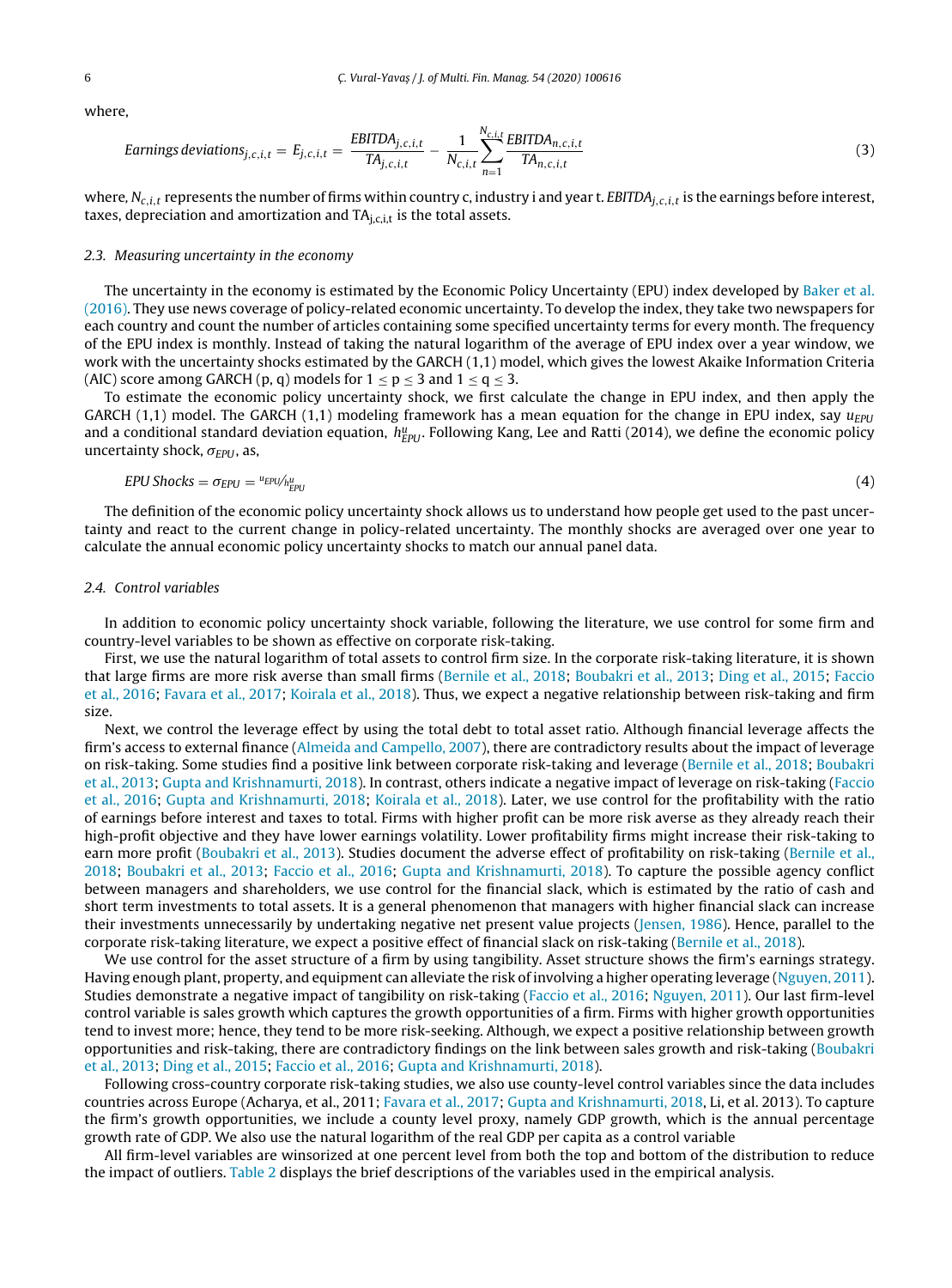<span id="page-6-0"></span>

| Variable                                | Definition                                                                                                                                                                                                   |
|-----------------------------------------|--------------------------------------------------------------------------------------------------------------------------------------------------------------------------------------------------------------|
| Panel A: Firm risk-taking measures      |                                                                                                                                                                                                              |
| RISK <sub>1</sub>                       | Annualized idiosyncratic volatility of daily stock returns obtained from a four-factor Fama-French<br>model over a 12 months rolling window for the regressions of each month (out-of-sample<br>forecasting) |
| RISK 2:                                 | Std dev(EBITDA / Total assets – country-industry average EBITDA / Total asset)                                                                                                                               |
| RISK 3:                                 | Annualized idiosyncratic volatility of daily stock returns over a one-year window in a four-factor<br>Fama-French model (in-sample forecasting)                                                              |
| RISK 4:                                 | Std dev (EBITDA / Total assets - country average EBITDA / Total asset)                                                                                                                                       |
| RISK 5                                  | Annualized standard deviation of daily stock returns                                                                                                                                                         |
| Panel B: Firm-level control variables   |                                                                                                                                                                                                              |
| Size                                    | Natural logarithm of total assets                                                                                                                                                                            |
| Leverage                                | Total debt / Total asset                                                                                                                                                                                     |
| Profitability                           | EBITDA / Total assets                                                                                                                                                                                        |
| Tangibility                             | Plant, property and equipment / Total assets                                                                                                                                                                 |
| Sales Growth                            | The growth of net sales                                                                                                                                                                                      |
| <b>Financial Slack</b>                  | (Cash and short-term investments) / Total assets                                                                                                                                                             |
| Financial constraint dummy              | Using KZ index (Lamont et al., 2001), assign a firm as a financial constraint if KZ index of the firm is                                                                                                     |
|                                         | higher than or equal to the sample median KZ index.                                                                                                                                                          |
| Competition (industry level)            | Herfindahl-Hirschman Index (HHI)                                                                                                                                                                             |
| Panel C: Country level variables        |                                                                                                                                                                                                              |
| Economic Policy Uncertainty (EPU) shock | Annual average of monthly EPU shocks which is defined as $u_{EPU}/h_{EPU}^u$ where $u_{EPU}$ is the mean of                                                                                                  |
|                                         | change in EPU and $h_{EPI}^{\mu}$ is the conditional standard deviation equation which is modelled by<br>GARCH(1,1)                                                                                          |
| Real GDP per capita growth              | Annual percentage growth rate of GDP per capita                                                                                                                                                              |
| Real GDP per capita                     | The natural logarithm of GDP per capita                                                                                                                                                                      |
| Market up dummy                         | If the market's last-year return is nonnegative                                                                                                                                                              |
| Market down dummy                       | If the market's last-year return is negative                                                                                                                                                                 |

This table presents the list of variables and their brief descriptions. The dependent variable in this paper is corporate-risk-taking. We estimate five different risk-taking measures. The main risk-taking measures are idiosyncratic volatility (RISK1) and earnings volatility (RISK2). In the robustness checks, we estimate the idiosyncratic risk (RISK3) and earnings volatility (RISK4) with different methods. We also use total risk (RISK 5) for robustness. The main independent variable is Economic Policy Uncertainty which is estimated by the EPU shock. Market conditions, industry concentration and financial constraints are the moderating variables. We also include firm-level and country-level control variables.

# 2.5. Measuring competition in the industry

Competition in the market imposes pressure on management and serves a monitoring role, which reduces the agency conflicts and affects corporate decisions [\(Allen](#page-19-0) [and](#page-19-0) [Gale,](#page-19-0) [2000\).](#page-19-0) We use the Herfindahl-Hirschman Index (HHI) to estimate the competition within an industry. HHI is the sum of squared market shares of firms in the industry and can be expressed as follows:

$$
HHI_{j,c,t} = \sum_{i=1}^{n_j} s_{i,j,c,t}^2
$$
 (5)

where  $s_{i,j,c,t}$  is the market share of firm i, in industry j, in country c for the corresponding year t. Market share of a firm is the ratio of its sales to industry sales. For the industry classification, we use 3-digit SIC code not to be either too narrow or too coarse a partition. After computing HHI for every 3-digit SIC industry within each country for the corresponding year, we define three competition dummies with respect to HHI terciles: High, medium and low competition.

# 2.6. Measuring financial constraint

In addition to macro-economic conditions that affect access to external finance, we consider firm-specific characteristics that influence the reliance on external financing. KZ index developed by [Kaplan](#page-20-0) [and](#page-20-0) [Zingales](#page-20-0) [\(1997\)](#page-20-0) is commonly used in the literature to estimate the firm's reliance on external financing. Firms having with a higher KZ index score are more likely to have difficulty in financing their ongoing operations. Following Lamont, Polk, and Saa-Requejo (2001), we estimate the KZ index as follows:

$$
KZ_{i,t} = -1.0019 \times {}^{Cash}{}_{i,t} / K_{i,t-1} + 0.2826 \times Q_{i,t} + 3.1392 \times {}^{Debt}{}_{i,t} / T_{total}{}^{Capital}{}_{i,t} - 39.3678 \times {}^{Dividends}{}_{i,t} / K_{t-1} - 1.3147 \times {}^{Cash}{}_{i,t} / K_{i,t-1}
$$
\n(6)

where Cash Flows<sub>i,t</sub> is income before extraordinary items, plus total depreciation and amortization,  $K_{i,t-1}$  is plant, property, and equipment,  $Q_{i,t}$  is the ratio of market capitalization, plus total shareholder's equity, minus book value of common equity, minus deferred tax assets to total shareholder's equity, Debt<sub>i,t</sub> is total debt, Dividends<sub>i,t</sub> is total cash dividends paid; and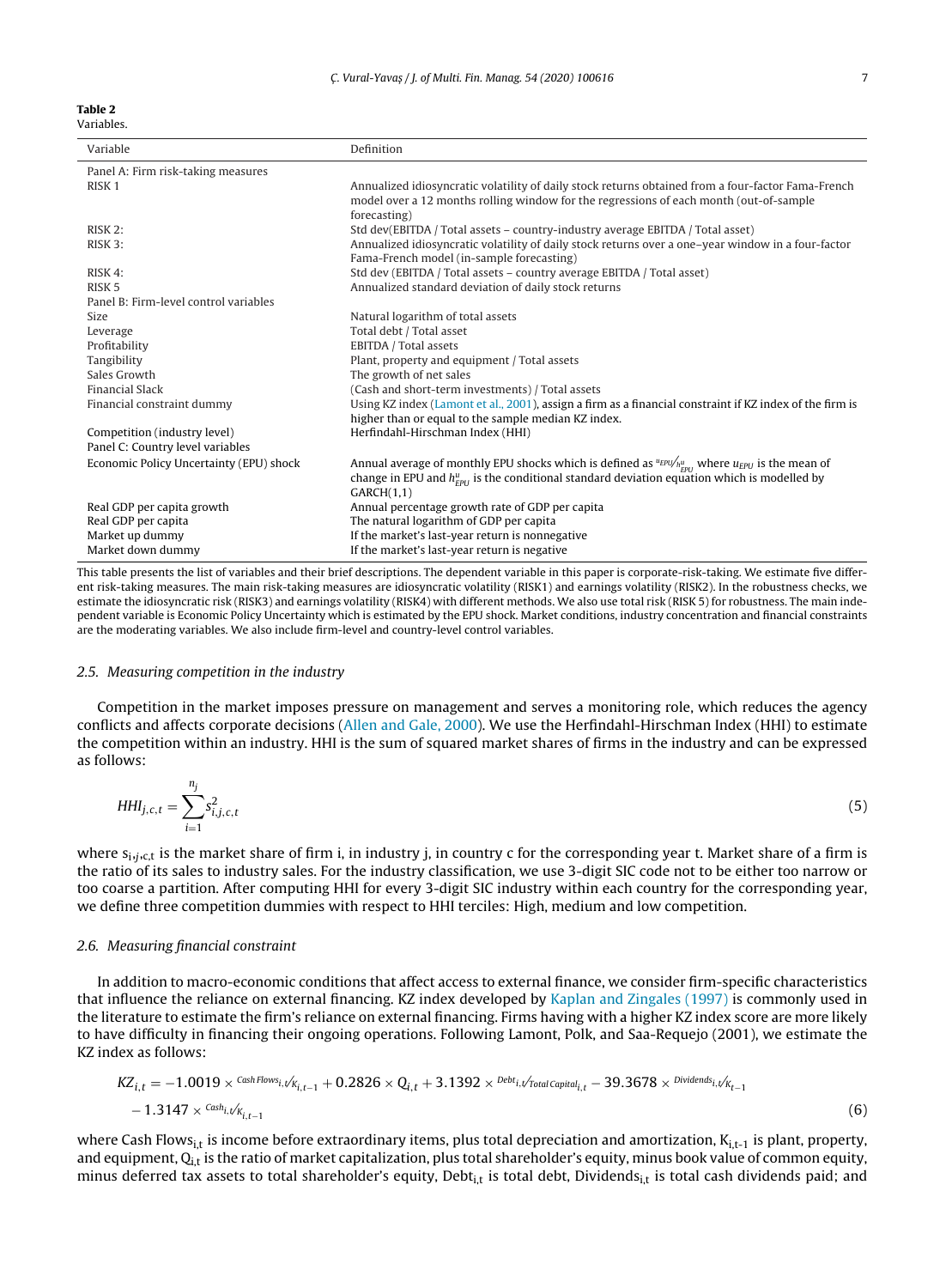<span id="page-7-0"></span>

| Table 3             |  |
|---------------------|--|
| Summary statistics. |  |

|                                              | N     | mean   | min      | 50th   | 75th   | max    | StdDev. |
|----------------------------------------------|-------|--------|----------|--------|--------|--------|---------|
| Panel A: Corporate risk-taking measures      |       |        |          |        |        |        |         |
| RISK <sub>1</sub>                            | 74974 | 0.123  | 0.000    | 0.039  | 0.102  | 2.210  | 0.294   |
| RISK <sub>2</sub>                            | 51701 | 0.135  | 0.006    | 0.053  | 0.116  | 2.156  | 0.282   |
| RISK <sub>3</sub>                            | 58335 | 0.162  | 0.002    | 0.057  | 0.132  | 2.752  | 0.362   |
| RISK <sub>4</sub>                            | 51701 | 0.135  | 0.007    | 0.052  | 0.117  | 2.154  | 0.282   |
| RISK <sub>5</sub>                            | 50755 | 0.116  | 0.004    | 0.046  | 0.104  | 1.722  | 0.233   |
| <b>Panel B: Firm-level control variables</b> |       |        |          |        |        |        |         |
| Size                                         | 58482 | 12.094 | 6.273    | 11.964 | 13.839 | 18.253 | 2.547   |
| Leverage                                     | 57862 | 0.212  | 0.000    | 0.176  | 0.324  | 1.014  | 0.202   |
| Profitability                                | 56644 | 0.042  | $-1.409$ | 0.096  | 0.151  | 0.457  | 0.253   |
| Sales Growth                                 | 52285 | 1.176  | 0.068    | 1.058  | 1.188  | 6.194  | 0.702   |
| Tangibility                                  | 57869 | 0.228  | 0.000    | 0.159  | 0.345  | 0.888  | 0.222   |
| <b>Financial Slack</b>                       | 58415 | 0.170  | 0.000    | 0.103  | 0.221  | 0.890  | 0.187   |
| Panel C: Country level variables             |       |        |          |        |        |        |         |
| EPU shock                                    | 74412 | 0.150  | $-0.169$ | 0.137  | 0.246  | 0.791  | 0.156   |
| EPU change                                   | 74412 | 0.060  | $-0.045$ | 0.046  | 0.091  | 0.754  | 0.064   |
| GDP per capita growth                        | 74974 | 1.704  | $-8.269$ | 1.954  | 2.818  | 25.557 | 2.022   |
| Ln(GDP)                                      | 74974 | 27.915 | 25.315   | 28.343 | 28.621 | 28.990 | 0.935   |

This table reports the summary statistics of variables used in the analyses. Panel A provides summary statistics for corporate risk-taking measures. RISK 1 and RISK 3 are two idiosyncratic risk measures. RISK 2 and RISK 4 are earnings volatility measures and RISK 5 is the total risk, which is estimated by the standard deviation of daily stock returns. Panel B provides information on firm-level control variables while Panel C presents summary statistics for country-level variables. EPU shock is estimated by the annual average of monthly EPU shocks which is defined as  ${}^uF^uV^{\ell}_{P_{E|U}}$  where  $u_{E|U}$  is the mean of change<br>in EPU and  $h_{E|U}^u$  is the conditional standard de economic policy uncertainty index. Size is the natural logarithm of total assets. Leverage is total debt scaled by total assets. Profitability is the ratio of EBITDA to total assets. Sales growth is the yearly growth rate of sales. Tangibility is the plant, property, and equipment scaled by total assets. Financial slack is cash and short-term investments scaled by total assets. GDP per capita growth and GDP are from the World Bank database.

 $Cash_{i,t}$  is cash, plus short-term investments for firm i. After estimating the KZ index for all firms for every year, we classify firms as financially constrained when the KZ index is greater than the sample median.

# 2.7. Summary statistics

In Table 3, we report the summary statistics for the variables used in the empirical analysis.

The mean and median values for RISK 1 is 0.123 and 0.039, respectively, whereas the mean and median values for RISK 2 is 0.135 and 0.053. Both risk-taking measures have high volatility. The volatility of idiosyncratic risk and earnings volatility are close to each other, 0.294 for idiosyncratic risk, and 0.282 for the country-industry adjusted earnings. European firms are moderately levered with a mean of 0.212. Sales growth has a mean of 1.176; and the profitability of the European firms in the sample is 4.2 %.

The average economic policy uncertainty shock in developed European economies is 0.152 with a volatility of 0.156. As detailed in [Table](#page-3-0) 1, Ireland has the highest average economic policy uncertainty shock with a mean of 0.219 whereas Sweden has the lowest EPU shock with a mean of 0.074.

The pairwise correlation coefficients of the key variables are given in [Table](#page-17-0) A1 in the Appendix. The correlation coefficients are not high, indicating that the possibility of multi-collinearity problem is less likely.

# 2.8. Empirical method

To explore the effect of an economic policy uncertainty shock on a firm's idiosyncratic volatility and earnings volatility, we use the following panel data estimation model,

$$
RISK_{i,c,t} = \beta_0 + \beta_1 \times EPU \cdot \text{Shock}_{i,c,t} + \sum_{k=1}^{8} \beta_{2,k} \times \text{Controls}_{k,i,c,t} + \sum_{c=1}^{14} \beta_{3,c} \times \text{Countries}_c + \sum \beta_{4,i} \times \text{Firm}_i
$$
  
+ 
$$
\sum_{t=1}^{16} \beta_{5,t} \times \text{Years}_t + \varepsilon_{i,c,t}
$$
 (7)

where the RISK is either idiosyncratic volatility or earnings volatility measures. Subscripts i is for firms, c is for countries, and t is for years. Controls $_{k,c,t}$  represent firm and country level control variables: size, leverage, profitability, financial slack, sales growth, tangibility, GDP growth and market capitalization to GDP.

The model includes country fixed effects to capture the time-invariant differences across the countries. By including country dummies, we aim to mitigate the effect of unobserved country level factors. We also include year fixed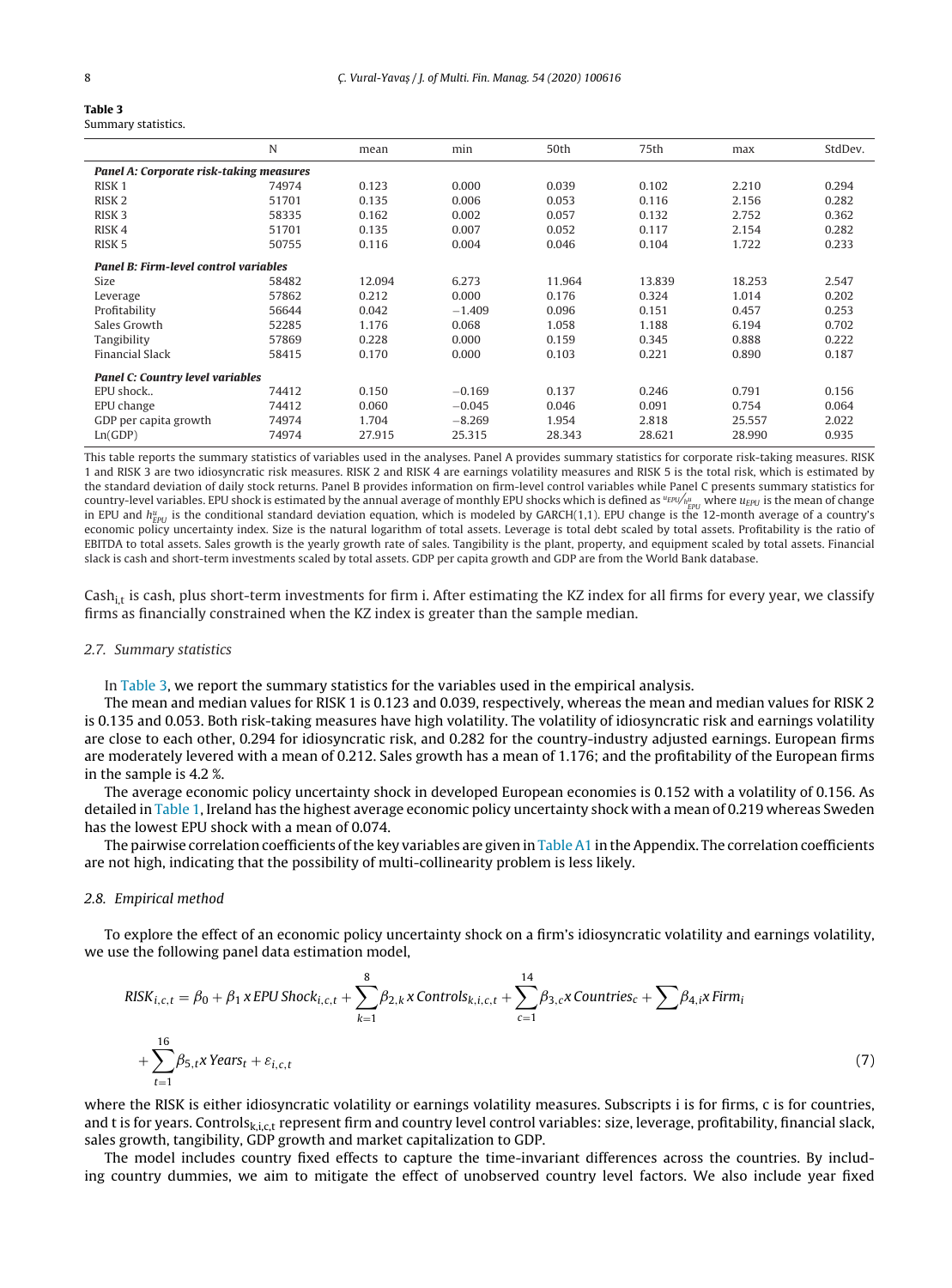<span id="page-8-0"></span>

| Table 4                                                |  |
|--------------------------------------------------------|--|
| Economic policy uncertainty and corporate risk-taking. |  |

|                      |           | RISK 1: Idiosyncratic Volatility     |                                       | RISK 2: Earnings Volatility             |                                      |                                       |                                         |
|----------------------|-----------|--------------------------------------|---------------------------------------|-----------------------------------------|--------------------------------------|---------------------------------------|-----------------------------------------|
| Variables            | predicted | Baseline<br>(1)<br>RISK <sub>1</sub> | Market up<br>(2)<br>RISK <sub>1</sub> | Market Down<br>(3)<br>RISK <sub>1</sub> | Baseline<br>(4)<br>RISK <sub>2</sub> | Market up<br>(5)<br>RISK <sub>2</sub> | Market Down<br>(6)<br>RISK <sub>2</sub> |
| L.EPU Shock          |           | $-0.0207**$<br>(0.0088)              | $-0.0311***$<br>(0.0109)              | $-0.0303**$<br>(0.0150)                 | $-0.0176***$<br>(0.0055)             | $-0.0174**$<br>(0.0075)               | $-0.0240**$<br>(0.0096)                 |
| L.Size               |           | $-0.0262***$<br>(0.0043)             | $-0.0259***$<br>(0.0045)              | $-0.0304***$<br>(0.0065)                | $-0.0395***$<br>(0.0043)             | $-0.0380***$<br>(0.0049)              | $-0.0456***$<br>(0.0057)                |
| L.Leverage           | $+/-$     | $0.1035***$<br>(0.0161)              | $0.0979***$<br>(0.0175)               | $0.1019***$<br>(0.0261)                 | $0.0580***$<br>(0.0144)              | $0.0681***$<br>(0.0186)               | $0.0580**$<br>(0.0230)                  |
| L.Profitability      |           | $-0.1726***$<br>(0.0147)             | $-0.1638***$<br>(0.0186)              | $-0.1792***$<br>(0.0226)                | $-0.1575***$<br>(0.0134)             | $-0.1338***$<br>(0.0165)              | $-0.2025***$<br>(0.0211)                |
| L.Sales gwth         | $^{+}$    | $-0.0057**$<br>(0.0024)              | $-0.0033$<br>(0.0031)                 | $-0.0065$<br>(0.0044)                   | $0.0152***$<br>(0.0025)              | $0.0172***$<br>(0.0033)               | $0.0136***$<br>(0.0045)                 |
| L.Tangibility        |           | $-0.0127$<br>(0.0211)                | $-0.0443*$<br>(0.0241)                | 0.0059<br>(0.0303)                      | $-0.0065$<br>(0.0187)                | 0.0042<br>(0.0186)                    | $-0.0211$<br>(0.0277)                   |
| L.FinSlack           | $^{+}$    | $-0.0501***$<br>(0.0155)             | $-0.0514***$<br>(0.0183)              | $-0.0495**$<br>(0.0246)                 | $0.0834***$<br>(0.0199)              | $0.0841***$<br>(0.0211)               | $0.0826***$<br>(0.0276)                 |
| L.Ln(GDP)            | $^{+}$    | $-0.0051$<br>(0.0183)                | $0.0648***$<br>(0.0222)               | $-0.0896***$<br>(0.0308)                | 0.0323<br>(0.0229)                   | 0.0368<br>(0.0296)                    | 0.0276<br>(0.0234)                      |
| L.GDP gwth           | $\ddot{}$ | $-0.0026***$<br>(0.0010)             | $-0.0003$<br>(0.0013)                 | $-0.0040**$<br>(0.0017)                 | $-0.0015**$<br>(0.0007)              | $-0.0016*$<br>(0.0009)                | $-0.0017$<br>(0.0011)                   |
| Constant             |           | 0.5994<br>(0.5215)                   | $-1.3594**$<br>(0.6231)               | 3.0034***<br>(0.8810)                   | $-0.3264$<br>(0.6496)                | $-0.4805$<br>(0.8360)                 | $-0.1126$<br>(0.6654)                   |
| Observation<br>R-sqr |           | 47,108<br>0.4523                     | 29,226<br>0.4727                      | 17,507<br>0.5419                        | 47,108<br>0.6867                     | 29,226<br>0.7026                      | 17,507<br>0.7153                        |

This table reports the effect of economic policy uncertainty shock on corporate risk-taking. The dependent variable is corporate risk-taking which is estimated by both idiosyncratic risk and earnings volatility. In specification 1, 2 and 3, we use idiosyncratic risk while in specification 4, 5, and 6, we use earnings volatility as the dependent variable. The description of the key variables is given in [Table](#page-6-0) 2. All the independent variables are one-period lagged to mitigate the impact of reverse causality. Columns 1 and 4 show the baseline regression with the whole sample. In Column 2, 3, 5, and 6, the sample is classified according to the market return in the previous year. The market is up if the market return is positive in the previous year whereas the market is down if the market return is negative. We use country, year and firm fixed effects in all the regressions. Error terms are clustered on the firm-level. Robust standard errors in parentheses. \*\*\*  $p < 0.01$ , \*\*  $p < 0.05$ , \*  $p < 0.1$ .

effects to control for aggregate trends. To deal with the omitted variable bias, we use firm fixed effects in the model. The independent variables are lagged one-period to deal with the possible reverse causality problem. Moreover, we cluster standard errors at firm level and use Huber-White standard errors to deal with the possible heterogeneity problem.

#### **3. Results and discussions**

Table 4 presents the results of the empirical model given by Eq. [\(7\)](#page-7-0) with regard to the relationship between economic policy uncertainty and corporate risk-taking. Specifications (1) to (3) show the results for idiosyncratic risk (RISK1), whereas specifications (4) to (6) report the results for earnings volatility. Specifications (1) and (4) report the coefficients for entire sample whereas specifications (2), (3), (5) and (6) document the coefficients for conditional models. The results given in Table 4 show that the coefficients on both corporate risk-taking measures are negative and statistically significant with at least 5 % significance level for conditional and unconditional models, indicating a decrease in risk-taking with an increase in economic policy uncertainty shock. Whether the macro-economic condition is favorable or not, the negative impact of economic policy uncertainty shock on the corporate risk-taking is statistically significant. In terms of economic significance, one standard deviation increase in economic policy uncertainty shock causes a 0.323 units decrease in idiosyncratic risk, and a 0.275 units decrease in earnings volatility.

Large, profitable firms decrease their risk-taking in unconditional and conditional models. In contrast, leverage has a positive impact on risk-taking in all market conditions. Interestingly, although higher financial slack is associated with higher earnings volatility, the idiosyncratic risk of firm decreases with a financial slack increase.

To sum up, whether the macro-economic condition is favorable or not, economic policy uncertainty shock has a significant negative impact on the risk-taking capacity of a firm implying that managers tend to decrease their risk-taking as the economic policy uncertainty increases. In fact, economic policy shock is such a powerful uncertainty that managers reduce their risk-taking even when the macro-economic conditions are favorable in the stock market.

Not only the macroeconomic conditions but also the industry competition level can have an impact on the risk-taking. To test the effect of competition on corporate risk-taking, we employ the following empirical model,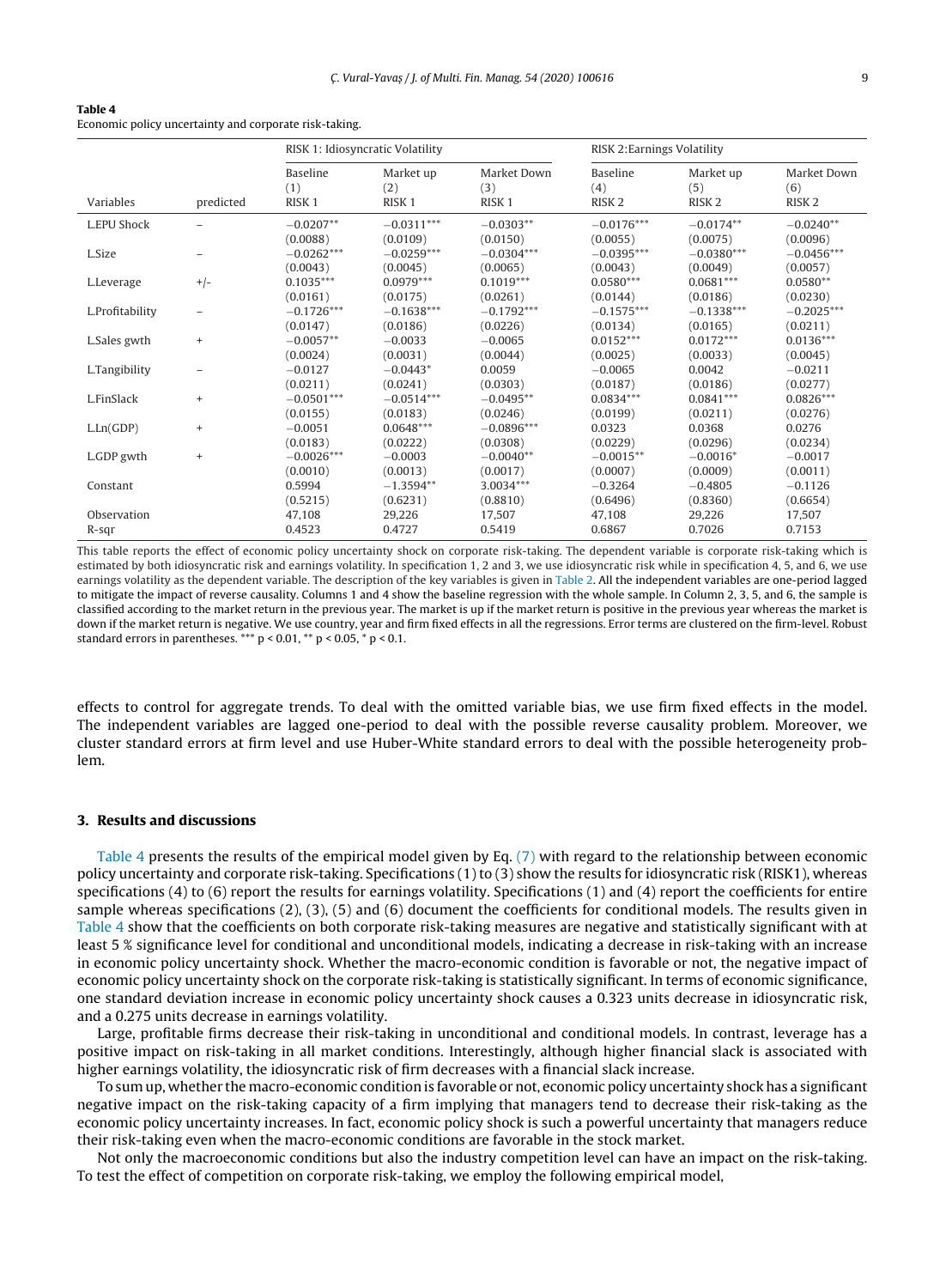<span id="page-9-0"></span>

| Table |  |
|-------|--|
|-------|--|

Economic policy uncertainty, competition and corporate risk-taking.

|                                    | <b>Baseline</b>   | Market Up         | Market Down       |
|------------------------------------|-------------------|-------------------|-------------------|
|                                    | (1)               | (2)               | (3)               |
| Variables                          | RISK <sub>1</sub> | RISK <sub>1</sub> | RISK <sub>1</sub> |
| L.EPU Shock * L.High Competition   | $-0.0112$         | $-0.0141$         | $-0.0145$         |
|                                    | (0.0122)          | (0.0175)          | (0.0194)          |
| L.EPU Shock * L.Medium Competition | $-0.0208*$        | $-0.0325**$       | $-0.0338*$        |
|                                    | (0.0115)          | (0.0160)          | (0.0178)          |
| L.EPU Shock * L.Low Competition    | $-0.0289**$       | $-0.0539***$      | $-0.0364**$       |
|                                    | (0.0129)          | (0.0186)          | (0.0184)          |
| L.Size                             | $-0.0250***$      | $-0.0252***$      | $-0.0294***$      |
|                                    | (0.0042)          | (0.0045)          | (0.0064)          |
| L.Leverage                         | $0.1024***$       | $0.0988***$       | $0.0977***$       |
|                                    | (0.0161)          | (0.0175)          | (0.0261)          |
| L.Profitability                    | $-0.1712***$      | $-0.1622***$      | $-0.1814***$      |
|                                    | (0.0146)          | (0.0185)          | (0.0226)          |
| L.Sales gwth                       | $-0.0060**$       | $-0.0035$         | $-0.0064$         |
|                                    | (0.0024)          | (0.0030)          | (0.0044)          |
| L.Tangibility                      | $-0.0066$         | $-0.0384$         | 0.0106            |
|                                    | (0.0213)          | (0.0240)          | (0.0304)          |
| L.FinSlack                         | $-0.0525***$      | $-0.0542***$      | $-0.0527**$       |
|                                    | (0.0153)          | (0.0180)          | (0.0245)          |
| L.Ln(GDP)                          | $-0.0013$         | $0.0729***$       | $-0.0914***$      |
|                                    | (0.0184)          | (0.0224)          | (0.0308)          |
| L.GDP gwth                         | $-0.0027***$      | $-0.0002$         | $-0.0042**$       |
|                                    | (0.0010)          | (0.0013)          | (0.0017)          |
| L. High Competition                | 0.0042            | 0.0016            | $-0.0035$         |
|                                    | (0.0059)          | (0.0082)          | (0.0087)          |
| L. Low Competition                 | $-0.0026$         | 0.0041            | $-0.0096$         |
|                                    | (0.0084)          | (0.0111)          | (0.0120)          |
| Constant                           | 0.4787            | $-1.5986**$       | $3.0472***$       |
|                                    | (0.5237)          | (0.6269)          | (0.8802)          |
| Observations                       | 47,399            | 29,412            | 17,604            |
| R-squared                          | 0.4501            | 0.4692            | 0.5402            |

This table presents the moderating effect of competition (industry concentration) on the relationship between economic policy uncertainty shock and corporate risk-taking. The dependent variable is corporate risk-taking which is estimated by idiosyncratic risk. Specification 1 gives the baseline regression results. In Specification 2 and 3, the sample is classified according to the market return in the previous year. The market is up if the market return is positive in the previous year whereas the market is down if the market return is negative. The description of the key variables is given in [Table](#page-6-0) 2. All the independent variables are one-period lagged to mitigate the impact of reverse causality. We use country, year and firm fixed effects in all the regressions. Error terms are clustered on the firm-level. Robust standard errors in parentheses. \*\*\* p < 0.01, \*\* p < 0.05, \* p < 0.1.

RISK 
$$
1_{i,j,c,t} = \beta_0 + \sum_{h=1}^3 \beta_{1,h} \times EPU \cdot \text{Shock}_{i,j,c,t} \times \text{Competition}_h + \sum_{k=1}^8 \beta_{2,k} \times \text{Controls}_{k,i,c,t} + \sum_{c=1}^{14} \beta_{3,c} \times \text{Countries}_c + \sum_{h=1}^1 \beta_{4,h} \times \text{Firm}_i + \sum_{t=1}^{16} \beta_{5,t} \times \text{Years}_t + \sum_{h=1}^2 \beta_{6,t} \times \text{Competition}_h + \varepsilon_{i,j,c,t}
$$
 (8)

where Competitionh represents the three HHI dummy variables. There are three HHI dummies defined according to whether a firm is located in high HHI industry, medium HHI industry, or low HHI industry. With the definition of Herfindahl-Hirschman index, higher (lower) HHI values indicate that the competition in the industry is low (high). The two dummy variables added in the model (8) will capture the direct effect of high competition and low competition on the risk-taking. The interaction term between the economic policy uncertainty and the three competition dummies will give the slope of EPU shock under different competition levels.

Table 5 displays the results of the empirical model (8). Specification (1) reports the coefficients when the entire sample is used, whereas specification (2) reports for favorable market conditions, and specification (3) for unfavorable market conditions. Consistent with the proposition that competition moderates the relationship between economic policy uncertainty and risk-taking, the interaction term has a statistically significant negative effect on idiosyncratic risk only when the competition is low or medium (at least at 5 % significance level). In fact, for concentrated industries, the interaction term has a greater and more significant effect than for moderate competitive industries. In terms of economic significance, for a firm operating in a concentrated industry, one standard deviation increase in economic policy uncertainty shock causes a decrease of 0.841 units in risk-taking when the stock market is in favorable conditions, and a decrease of 0.568 units when market conditions are unfavorable. EPU shock does not have a significant effect on risk-taking in highly competitive industries. Even if the market conditions are favorable, firms operating in highly competitive industries are reluctant to increase their risk-taking.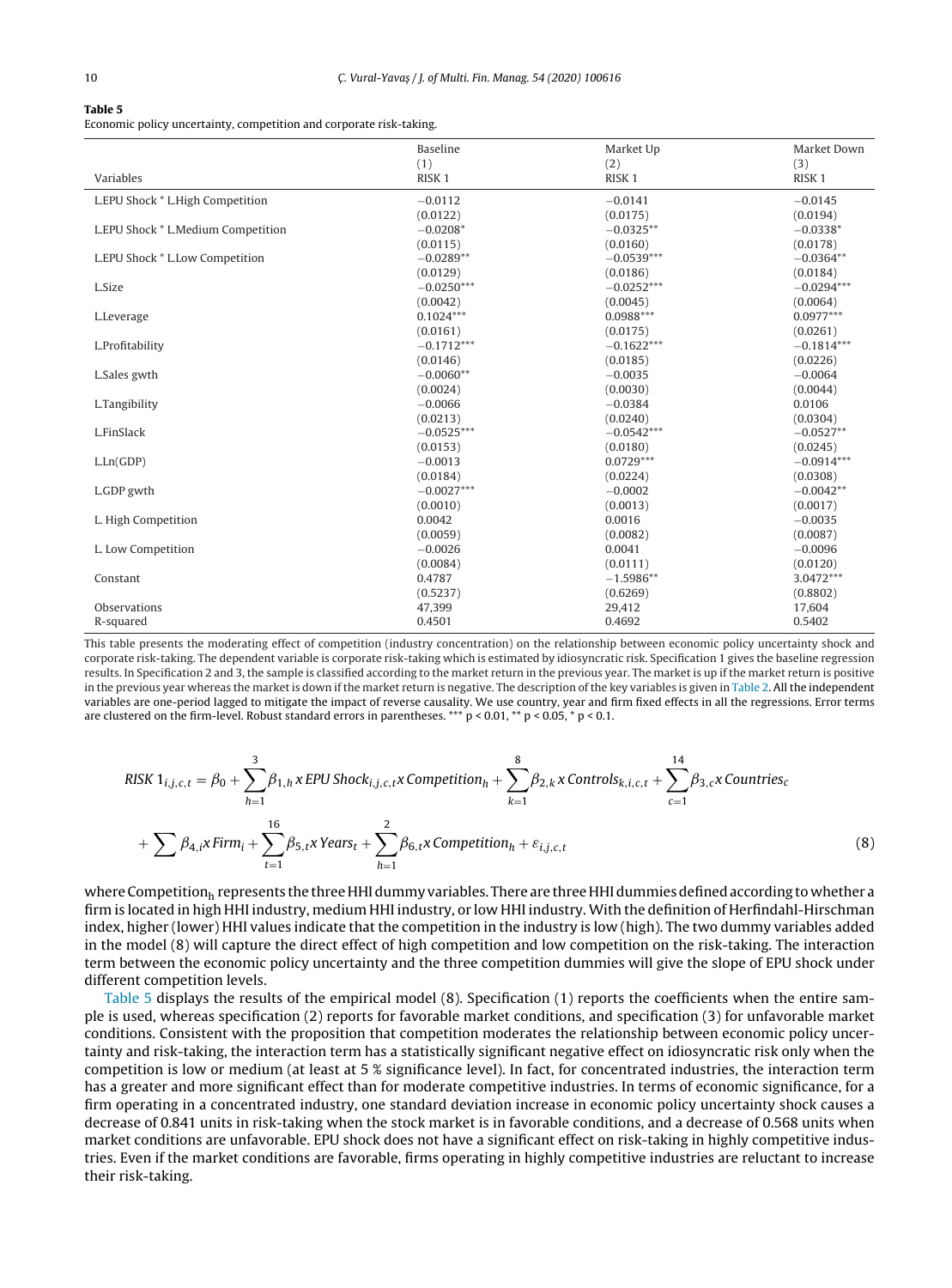| Table 6                                                                               |
|---------------------------------------------------------------------------------------|
| Economic policy uncertainty, financially constrained firms and corporate risk-taking. |

|                  | <b>Financial Constraint</b> |                   |                   | Financial Unconstraint |                   |                   |  |
|------------------|-----------------------------|-------------------|-------------------|------------------------|-------------------|-------------------|--|
| <b>VARIABLES</b> | baseline                    | up market         | down market       | baseline               | up market         | down market       |  |
|                  | (1)                         | (2)               | (3)               | (4)                    | (5)               | (6)               |  |
|                  | RISK <sub>1</sub>           | RISK <sub>1</sub> | RISK <sub>1</sub> | RISK <sub>1</sub>      | RISK <sub>1</sub> | RISK <sub>1</sub> |  |
| L.EPU Shock      | $-0.0236***$                | $-0.0102$         | $-0.0601***$      | $-0.0237*$             | $-0.0302**$       | $-0.0336$         |  |
|                  | (0.0078)                    | (0.0093)          | (0.0139)          | (0.0126)               | (0.0140)          | (0.0262)          |  |
| L.Size           | $-0.0213***$                | $-0.0153***$      | $-0.0247***$      | $-0.0282***$           | $-0.0248***$      | $-0.0394***$      |  |
|                  | (0.0048)                    | (0.0053)          | (0.0078)          | (0.0068)               | (0.0063)          | (0.0122)          |  |
| L.Leverage       | $0.0977***$                 | $0.0736***$       | $0.1014***$       | $0.1222***$            | $0.1020***$       | $0.1049**$        |  |
|                  | (0.0194)                    | (0.0207)          | (0.0326)          | (0.0227)               | (0.0199)          | (0.0413)          |  |
| L.Profitability  | $-0.1211***$                | $-0.1069***$      | $-0.1336***$      | $-0.1163***$           | $-0.0639**$       | $-0.1591***$      |  |
|                  | (0.0179)                    | (0.0208)          | (0.0322)          | (0.0207)               | (0.0250)          | (0.0360)          |  |
| L.Sales gwth     | $-0.0024$                   | $-0.0052$         | $-0.0001$         | $-0.0052$              | $-0.0056$         | 0.0129            |  |
|                  | (0.0036)                    | (0.0048)          | (0.0077)          | (0.0043)               | (0.0039)          | (0.0098)          |  |
| L.Tangibility    | $-0.0326$                   | $-0.0771*$        | $-0.0338$         | $-0.0185$              | $-0.0256$         | $-0.0506$         |  |
|                  | (0.0272)                    | (0.0440)          | (0.0512)          | (0.0302)               | (0.0315)          | (0.0425)          |  |
| L.FinSlack       | $-0.0463***$                | $-0.0357**$       | $-0.0485$         | $-0.0599**$            | $-0.0607**$       | 0.0081            |  |
|                  | (0.0159)                    | (0.0170)          | (0.0306)          | (0.0292)               | (0.0289)          | (0.0557)          |  |
| L.Ln(GDP)        | $-0.0199$                   | 0.0057            | $-0.0220$         | $-0.0379$              | 0.0491            | $-0.0974*$        |  |
|                  | (0.0165)                    | (0.0199)          | (0.0268)          | (0.0274)               | (0.0302)          | (0.0548)          |  |
| L.GDP gwth       | $-0.0028***$                | $-0.0016*$        | $-0.0036**$       | $-0.0038***$           | $-0.0022$         | $-0.0073***$      |  |
|                  | (0.0008)                    | (0.0009)          | (0.0016)          | (0.0013)               | (0.0014)          | (0.0028)          |  |
| Constant         | $0.9286**$                  | 0.1398            | 1.0299            | 1.5363*                | $-0.9414$         | 3.3224**          |  |
|                  | (0.4684)                    | (0.5695)          | (0.7562)          | (0.7979)               | (0.8621)          | (1.5833)          |  |
| Observations     | 18,566                      | 11,312            | 6,633             | 18,562                 | 11,281            | 6,546             |  |
| R-squared        | 0.5031                      | 0.5033            | 0.5704            | 0.4992                 | 0.5410            | 0.5773            |  |

This table presents the nexus between economic policy uncertainty shock, market condition, financial constraints, and corporate risk-taking. The dependent variable is corporate risk-taking, which is estimated by idiosyncratic volatility. The results given in Columns 1, 2 and 3 are for financially constrained firms, which are estimated by using KZ index [\(Lamont](#page-20-0) et [al.,](#page-20-0) [2001\).](#page-20-0) They assign a firm as financially constrained if KZ index of the firm is higher than or equal to the sample median KZ index. The results given in Columns 4, 5, and 6 are for financially unconstrained firms, which have lower KZ score than the sample median KZ score. Market condition is also considered in the specification 2, 3, 5 and 6; and the sample is classified according to the market return in the previous year. The market is up if the market return is positive in the previous year whereas the market is down if the market return is negative. The description of the key variables is given in [Table](#page-6-0) 2. All the independent variables are one-period lagged to mitigate the impact of reverse causality. We use country, year and firm fixed effects in all the regressions. Error terms are clustered on the firm-level. Robust standard errors in parentheses. \*\*\* p < 0.01, \*\*  $p < 0.05$ ,  $p < 0.1$ .

To sum up, the findings of the empirical model (8) given in [Table](#page-9-0) 5 indicate that the competition level in the industry is a crucial factor moderating the effect of economic policy uncertainty on the corporate risk-taking. Firms operating in concentrated industries are risk averse. On the other hand, in highly competitive industries, economic policy uncertainty shocks do not affect the risk-taking of a firm no matter what the market condition is.

Table 6 reports the risk-taking behavior of financially constrained firms. Financially constrained firms are more likely to experience difficulty in financing their projects when the market conditions are unfavorable. Specifications (1) to (3) reports the coefficients for financially constrained firms whereas specifications (4) to (6) shows the coefficients for financially unconstrained firms. The results given in specification (3) show that economic policy uncertainty shock has a statistically significant negative effect at 1 % level on risk-taking of financially constrained firms when macro-economic outlook is unfavorable. In terms of economic significance, one standard deviation increase in EPU shock causes a 0.938 units decrease in corporate risk-taking. On the other hand, when the market conditions are favorable, the effect of the economic policy uncertainty becomes insignificant. The findings imply that managers of financially constrained firms may have difficulty in finding external capital for their ongoing operations; and hence, they become more risk averse with unfavorable market conditions. In fact, matching financially constrained and financially unconstrained firms using propensity score matching we provide evidence that financially constrained firms have lower risk-taking scores than financially unconstrained firms.2

Interestingly, when we consider both the market conditions and competition, the results given in [Table](#page-11-0)  $7$  in the specification (4) demonstrate that financially constrained firms reduce their risk-taking for all levels of competition when the market conditions are unfavorable. EPU shock has a statistically significant negative effect on risk-taking for all competition level (at least at 5 % significance level). This is not a coincidence since financially constrained firms are more likely to experience difficulty in gathering external financing, especially when the market conditions are unfavorable. Hence, managers of financially constrained firms become more risk averse as the economic policy uncertainty increases Moreover, the negative effect of policy uncertainty increases as the competition in the market decreases. In terms of economic magnitude, one

<sup>&</sup>lt;sup>2</sup> [Table](#page-18-0) A3 presents the results of the propensity score matching in Appendix.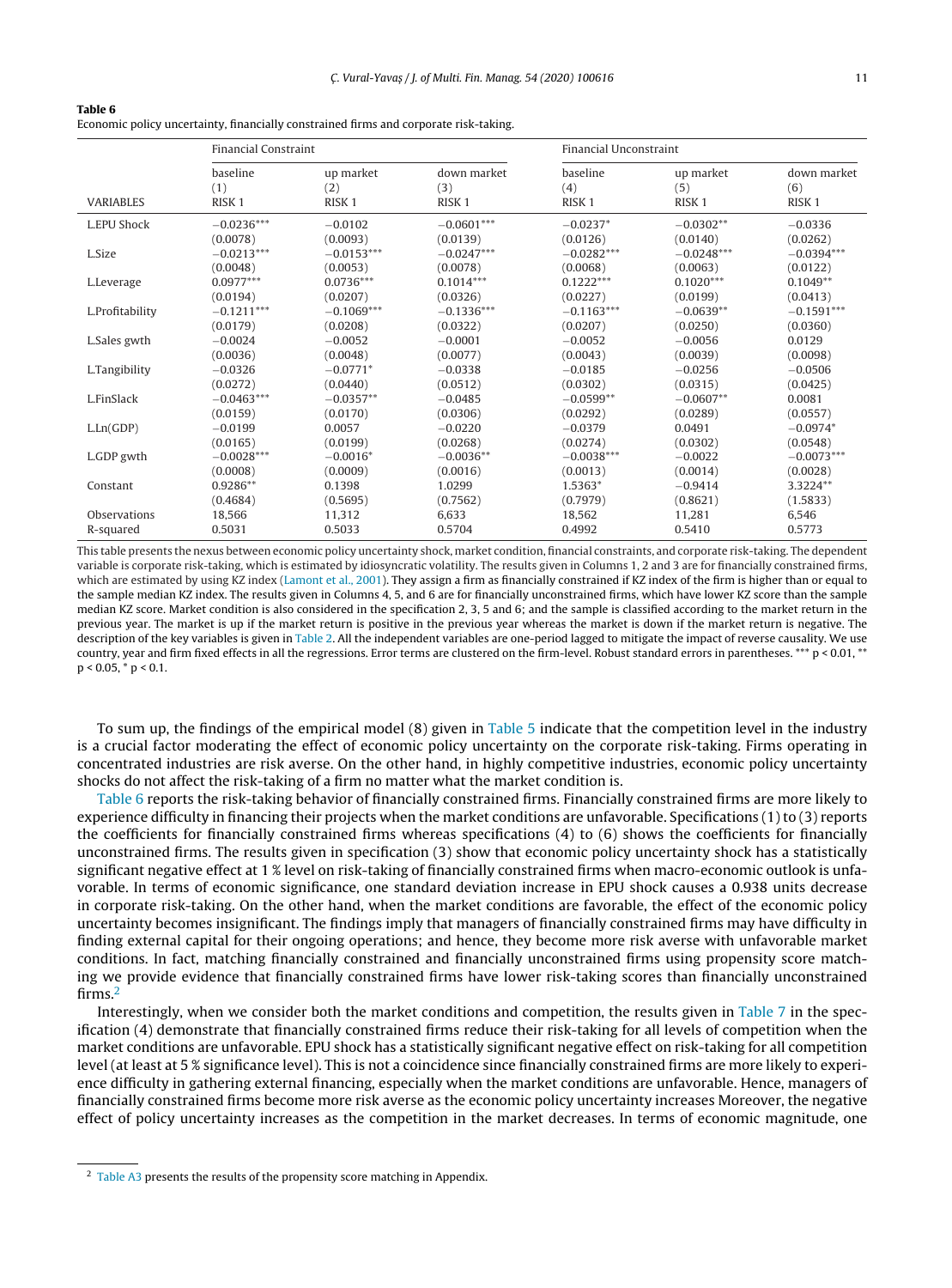#### <span id="page-11-0"></span>**Table 7**

Economic policy uncertainty, competition, financially constrained firms and risk taking.

|                     | Market up         |                   | Market down       |                   |
|---------------------|-------------------|-------------------|-------------------|-------------------|
|                     | Fin. Const = $0$  | Fin. Const = $1$  | $Fin$ Const = 0   | Fin. Const = $1$  |
|                     | (1)               | (2)               | (3)               | (4)               |
| <b>VARIABLES</b>    | RISK <sub>1</sub> | RISK <sub>1</sub> | RISK <sub>1</sub> | RISK <sub>1</sub> |
| L.EPU Shock * L.HCD | 0.0149            | 0.0120            | $-0.0067$         | $-0.0426**$       |
|                     | (0.0237)          | (0.0149)          | (0.0355)          | (0.0180)          |
| L.EPU Shock * L.MCD | $-0.0310$         | $-0.0267*$        | $-0.0370$         | $-0.0646***$      |
|                     | (0.0228)          | (0.0141)          | (0.0276)          | (0.0217)          |
| L.EPU Shock * L.LCD | $-0.0610***$      | $-0.0223$         | $-0.0446$         | $-0.0704***$      |
|                     | (0.0210)          | (0.0170)          | (0.0330)          | (0.0156)          |
| L.Size              | $-0.0246***$      | $-0.0153***$      | $-0.0395***$      | $-0.0252***$      |
|                     | (0.0063)          | (0.0053)          | (0.0121)          | (0.0078)          |
| L.Leverage          | $0.1015***$       | $0.0728***$       | $0.1048**$        | $0.1007***$       |
|                     | (0.0199)          | (0.0209)          | (0.0412)          | (0.0328)          |
| L.Profitability     | $-0.0641**$       | $-0.1076***$      | $-0.1592***$      | $-0.1347***$      |
|                     | (0.0249)          | (0.0207)          | (0.0361)          | (0.0320)          |
| L.Sales gwth        | $-0.0057$         | $-0.0052$         | 0.0130            | $-0.0000$         |
|                     | (0.0039)          | (0.0048)          | (0.0098)          | (0.0077)          |
| L.Tangibility       | $-0.0263$         | $-0.0759*$        | $-0.0503$         | $-0.0331$         |
|                     | (0.0313)          | (0.0435)          | (0.0426)          | (0.0514)          |
| L.FinSlack          | $-0.0598**$       | $-0.0356**$       | 0.0087            | $-0.0486$         |
|                     | (0.0287)          | (0.0171)          | (0.0558)          | (0.0305)          |
| L.Ln(GDP)           | 0.0479            | 0.0045            | $-0.0999*$        | $-0.0250$         |
|                     | (0.0301)          | (0.0199)          | (0.0552)          | (0.0265)          |
| L.GDP gwth          | $-0.0020$         | $-0.0016*$        | $-0.0072**$       | $-0.0035**$       |
|                     | (0.0014)          | (0.0009)          | (0.0028)          | (0.0016)          |
| L. HCD              | $-0.0036$         | $-0.0082$         | $-0.0090$         | 0.0009            |
|                     | (0.0104)          | (0.0081)          | (0.0162)          | (0.0081)          |
| L. LCD              | 0.0203            | $-0.0110$         | 0.0137            | $-0.0077$         |
|                     | (0.0127)          | (0.0105)          | (0.0197)          | (0.0122)          |
| Constant            | $-0.9168$         | 0.1823            | 3.3902**          | 1.1232            |
|                     | (0.8607)          | (0.5700)          | (1.5933)          | (0.7456)          |
| Observations        | 11,281            | 11,312            | 6,546             | 6,633             |
| R-squared           | 0.5414            | 0.5037            | 0.5775            | 0.5708            |

This table presents the moderating effect of industry concentration (competition) in the relationship between economic policy uncertainty shock and corporate risk-taking along with the nexus between the market condition and being financially constrained. The dependent variable is corporate risktaking, which is estimated by idiosyncratic volatility. HCD is the high competition dummy whereas LCD and MCD are low and medium competition dummies, respectively. Columns 1 and 2 present the results when the market has favorable conditions. Columns 3 and 4 show the results when the market conditions are unfavorable. The sample is classified according to the market return in the previous year. The market is up if the market return is positive in the previous year whereas the market is down if the market return is negative. The results given in Columns 2 and 4 are for financially constrained firms, which are estimated by using the KZ index ([Lamont](#page-20-0) et [al.,](#page-20-0) [2001\).](#page-20-0) They assign a firm as financially constrained if the KZ index of the firm is higher than or equal to the sample median KZ index. The results given in Columns 1 and 3 are for financially unconstrained firms that have a lower KZ score than the sample median KZ score. The description of the key variables is given in [Table](#page-6-0) 2. All the independent variables are one-period lagged to mitigate the impact of reverse causality. We use country, year and firm fixed effects in all the regressions. Error terms are clustered on the firm-level. Robust standard errors in parentheses. \*\*\* p < 0.01, \*\* p < 0.05, \* p < 0.1.

standard deviation increase in EPU shock causes a decrease of 1.098 units in risk-taking when a firm operates in a concentrated industry. For highly competitive industries, the decrease in risk-taking is 0.665 units in response to one standard deviation increase in EPU shock. This decrease is 1.01 units for firms operating in a moderately competitive environment. The economic magnitude of the effect of EPU shock on risk-taking is an increasing function of industry concentration for financially constrained firms when the macro-economic outlook is unfavorable. On the contrary, when market conditions are favorable, managers of financially constrained firms can more easily finance their operations; and they do not decrease their risk-taking as the economic policy uncertainty increases.

Summing up, in addition to the industry conditions, being financially constrained is also an important factor affecting the relationship between uncertainty in the economy and the corporate risk-taking. Managers of financially constrained firms can reach external financing more easily when stock market conditions are favorable. Hence, economic policy uncertainty does not have a significant effect when market conditions are favorable. On the other hand, financially constrained firms are more risk averse when the market conditions are unfavorable no matter what the competition level is. The negative effect of economic policy uncertainty increases as the competition in the industry decreases.

# **4. Robustness checks**

We conduct some additional tests to ensure that our main results are robust. The first set of robustness checks focuses on the alternate measure of risk-taking. In [Table](#page-12-0) 8, the results of the first set of robustness test are given.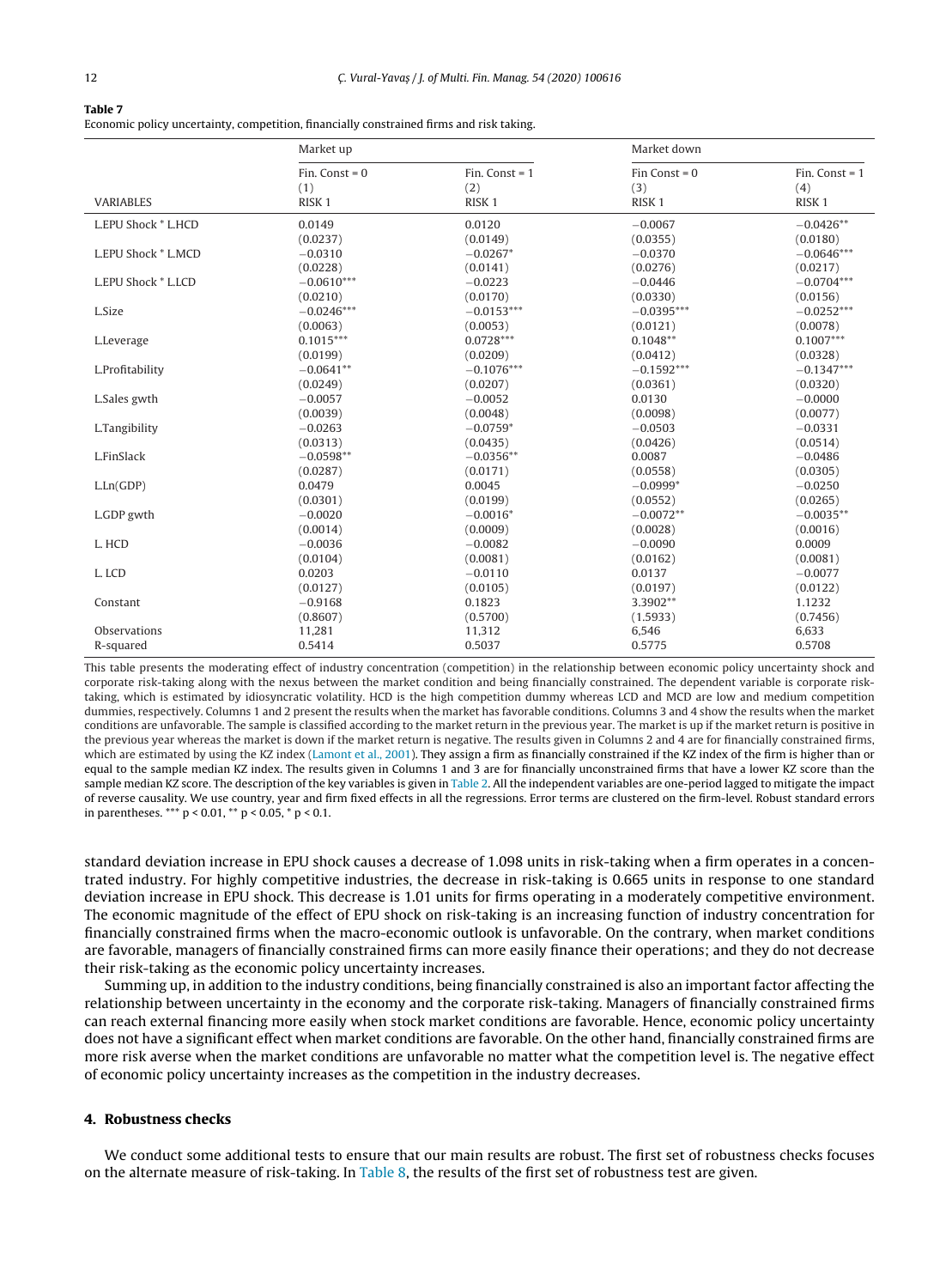<span id="page-12-0"></span>

| $\sim$<br>$\sim$<br>. . |  |
|-------------------------|--|
|-------------------------|--|

Robustness analyses: Alternative corporate risk-taking measures.

|                  | Idiosyncratic volatility |                   | Earnings volatility |                   |                   | Std. dev.returns  |                   |                   |                   |
|------------------|--------------------------|-------------------|---------------------|-------------------|-------------------|-------------------|-------------------|-------------------|-------------------|
| <b>VARIABLES</b> | baseline                 | upmarket          | downmarket          | baseline          | upmarket          | downmarket        | baseline          | upmarket          | downmarket        |
|                  | (1)                      | (2)               | (3)                 | (4)               | (5)               | (6)               | (7)               | (8)               | (9)               |
|                  | RISK <sub>3</sub>        | RISK <sub>3</sub> | RISK <sub>3</sub>   | RISK <sub>4</sub> | RISK <sub>4</sub> | RISK <sub>4</sub> | RISK <sub>5</sub> | RISK <sub>5</sub> | RISK <sub>5</sub> |
| L.EPU Shock      | $-0.0168*$               | $-0.0341***$      | $-0.0185$           | $-0.0158***$      | $-0.0128*$        | $-0.0236**$       | $-0.0684**$       | $-0.1228*$        | $-0.1189***$      |
|                  | (0.0099)                 | (0.0123)          | (0.0175)            | (0.0055)          | (0.0075)          | (0.0096)          | (0.0341)          | (0.0649)          | (0.0461)          |
| L.Size           | $-0.0375***$             | $-0.0367***$      | $-0.0411***$        | $-0.0410***$      | $-0.0402***$      | $-0.0459***$      | $-0.0486***$      | $-0.0389**$       | $-0.0873***$      |
|                  | (0.0050)                 | (0.0053)          | (0.0078)            | (0.0043)          | (0.0049)          | (0.0057)          | (0.0132)          | (0.0164)          | (0.0208)          |
| L.Leverage       | $0.1323***$              | $0.1241***$       | $0.1245***$         | $0.0596***$       | $0.0694***$       | $0.0608***$       | $0.3700***$       | $0.2902***$       | $0.4602***$       |
|                  | (0.0184)                 | (0.0210)          | (0.0306)            | (0.0143)          | (0.0186)          | (0.0228)          | (0.0535)          | (0.0654)          | (0.0766)          |
| L.Profitability  | $-0.1760***$             | $-0.1658***$      | $-0.1904***$        | $-0.1642***$      | $-0.1415***$      | $-0.2077***$      | $-0.5546***$      | $-0.5188***$      | $-0.5981***$      |
|                  | (0.0172)                 | (0.0227)          | (0.0254)            | (0.0135)          | (0.0167)          | (0.0211)          | (0.0404)          | (0.0585)          | (0.0551)          |
| L.Sales gwth     | $-0.0046*$               | $-0.0028$         | $-0.0046$           | $0.0156***$       | $0.0175***$       | $0.0143***$       | $-0.0236***$      | $-0.0254*$        | $-0.0156$         |
|                  | (0.0026)                 | (0.0033)          | (0.0048)            | (0.0025)          | (0.0033)          | (0.0046)          | (0.0087)          | (0.0143)          | (0.0118)          |
| L.Tangibility    | $-0.0121$                | $-0.0492*$        | 0.0129              | $-0.0128$         | $-0.0056$         | $-0.0219$         | $-0.0716$         | $-0.1943**$       | $-0.0339$         |
|                  | (0.0244)                 | (0.0274)          | (0.0351)            | (0.0184)          | (0.0186)          | (0.0273)          | (0.0634)          | (0.0821)          | (0.0889)          |
| L.FinSlack       | $-0.0667***$             | $-0.0737***$      | $-0.0585**$         | $0.0910***$       | $0.0932***$       | $0.0867***$       | $-0.2057***$      | $-0.2051***$      | $-0.2496***$      |
|                  | (0.0169)                 | (0.0202)          | (0.0274)            | (0.0199)          | (0.0212)          | (0.0277)          | (0.0482)          | (0.0606)          | (0.0715)          |
| L.Ln(GDP)        | $-0.0137$                | $0.0629***$       | $-0.0864***$        | 0.0261            | 0.0306            | 0.0215            | $-0.1003$         | $0.1924**$        | $-0.3282***$      |
|                  | (0.0191)                 | (0.0230)          | (0.0330)            | (0.0233)          | (0.0299)          | (0.0235)          | (0.0673)          | (0.0864)          | (0.1060)          |
| L.GDP gwth       | $-0.0036***$             | $-0.0012$         | $-0.0049***$        | $-0.0015**$       | $-0.0016*$        | $-0.0019*$        | $-0.0128***$      | $-0.0004$         | $-0.0276***$      |
| Constant         | (0.0011)                 | (0.0014)          | (0.0018)            | (0.0007)          | (0.0009)          | (0.0011)          | (0.0035)          | (0.0046)          | (0.0057)          |
|                  | $0.9765*$                | $-1.1734*$        | 3.0394***           | $-0.1379$         | $-0.2783$         | 0.0600            | $6.1710***$       | $-2.1141$         | 12.9580***        |
| Observations     | (0.5443)                 | (0.6434)          | (0.9471)            | (0.6588)          | (0.8451)          | (0.6688)          | (1.8966)          | (2.4203)          | (3.0017)          |
|                  | 46,212                   | 28,733            | 17,038              | 47,108            | 29,226            | 17,507            | 46,336            | 28,817            | 17,082            |
| R-squared        | 0.4341                   | 0.4480            | 0.5308              | 0.6826            | 0.6989            | 0.7108            | 0.4371            | 0.4306            | 0.6193            |

This table reports the effect of economic policy uncertainty shock on corporate risk-taking for alternative risk-taking measures. The dependent variable is the corporate risk-taking. In specifications 1, 2 and 3, we use alternative idiosyncratic risk measure (RISK 3), which is estimated by annualized idiosyncratic volatility of daily stock returns over a one–year window in a four-factor Fama-French model (in-sample forecasting). In specifications 4, 5, and 6, we use alternative earnings volatility measure (RISK4), which is estimated by the firm's earnings deviation from country-industry average earnings. In specifications 7, 8 and 9, we use total risk measure (RISK 5), which is estimated by the annualized standard deviation of daily stock returns. In specifications 1, 4, and 7, we use the whole sample to estimate the baseline regression. In specifications 2, 3, 5, 6, 8, and 9, the sample is classified according to the market return in the previous year. The market is up if the market return is positive in the previous year whereas the market is down if the market return is negative. Columns 2, 5, and 8 give the result when the market conditions are favorable while Columns 3, 6, and 9 present the results for unfavorable market conditions. The description of the key variables is given in [Table](#page-6-0) 2. All the independent variables are one-period lagged to mitigate the impact of reverse causality. We use country, year and firm fixed effects in all the regressions. Error terms are clustered on the firm-level. Robust standard errors in parentheses. \*\*\* p < 0.01, \*\*  $p < 0.05$ ,  $p < 0.1$ .

#### 4.1. Alternate measure of risk-taking

The first robustness check is focused on the dependent variable, corporate risk-taking. Although we use both idiosyncratic and earnings volatilities as risk-taking measures, we also test whether the results are valid under different idiosyncratic and earnings volatility estimations.

In the main analysis, we use out-of-sample forecasting to estimate the idiosyncratic volatility. For the robustness check, we use an additional idiosyncratic volatility risk measure, which will be estimated by in-sample forecasting. To estimate the alternate idiosyncratic volatility, we apply the following procedure:

For each year, daily excess stock returns are run on the four factors of the market model mentioned in Eq. [\(1\)](#page-4-0) over a oneyear window for each individual stock. The time series regressions are run on four factors if the stock has at least 30 daily observations in that year. Then, we fit the resulting beta estimates to the daily stock returns on the current year and obtain the daily residuals. The alternate idiosyncratic volatility measure is the standard deviation of the daily residuals within the calendar year; and we call it RISK 3.

The most important difference between the two idiosyncratic volatility estimation methods is that the first method uses out-of-sample forecasting whereas the second method uses in-sample forecasting. Although both methods use 12-month daily data for the regressions, the first method uses a rolling sample for the previous 12 months whereas the second method uses the calendar year period for each regression.

In the main analysis, to estimate earnings volatility, we use the firm's earnings deviation from country-industry average earnings. But in the literature, generally, country average earnings are used. So, we also check whether our results are valid when we estimate earnings volatility by using the deviations from the country average EBITDA/TA for the corresponding year; and we call this volatility RISK 4.

In addition to alternate idiosyncratic and earnings volatility measures, we also use the annualized standard deviation of daily stock returns. This last risk measure is called RISK 5.

The results given in Table 8 show that economic policy uncertainty negatively affects corporate risk-taking. Thus, we conclude that the results are valid under different corporate risk-taking measures.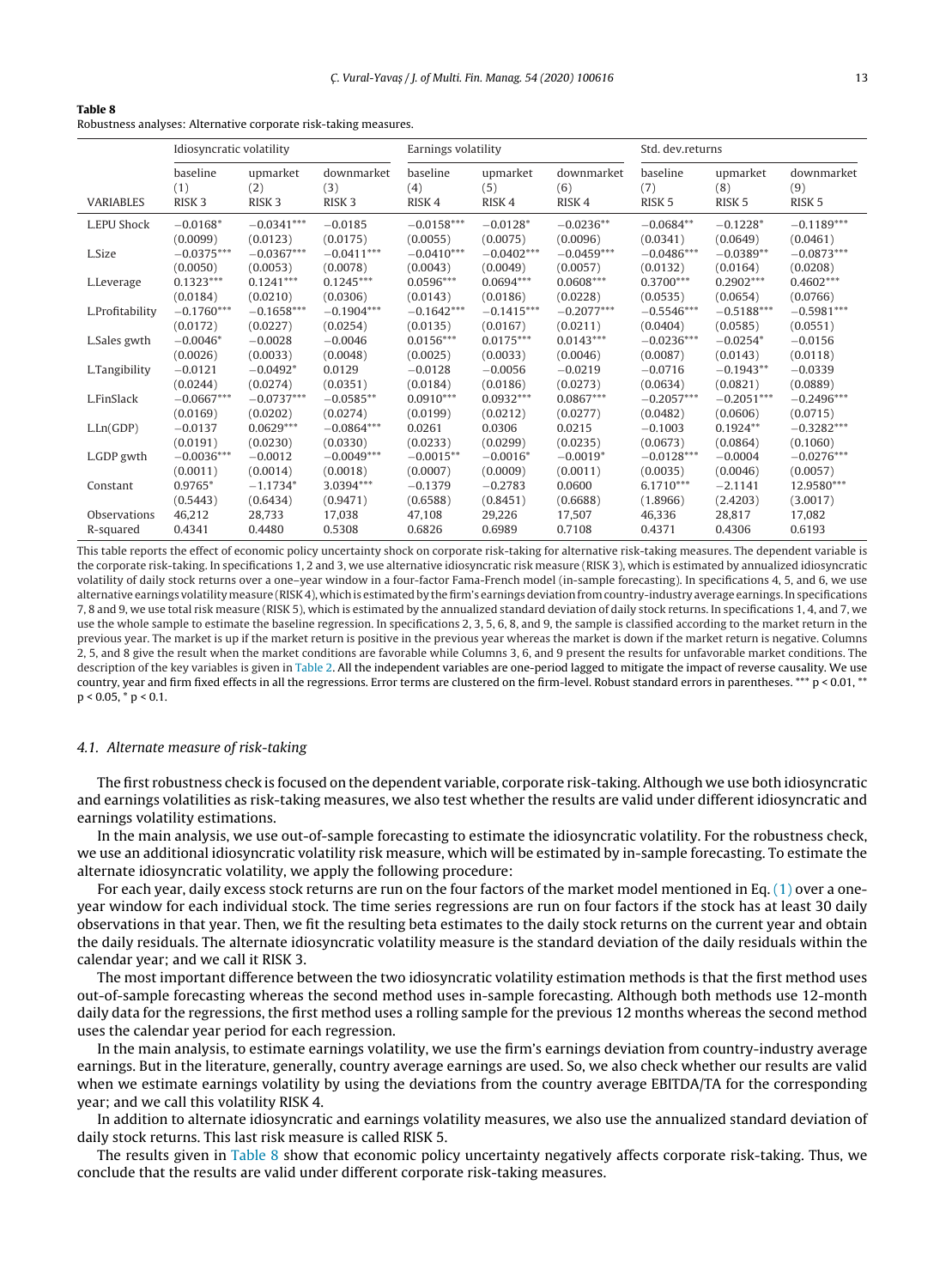# 4.2. Alternate sample construction

The main sample includes 15 developed European countries, including the UK, Germany, and France. The sample distribution given in [Table](#page-3-0) 1 shows that firms from the UK constitute 29.30 %; from Germany 15.79 %; and from France 16.32 %, which is in total 61.41 % of the sample. This raises the question of whether the firms from these three large European countries dominate the results. Thus, to ensure that the results are valid for the other developed European countries in the sample, we exclude the UK, Germany, and France from the sample, and repeat the empirical analysis. The results given in the specifications  $(1)$  -  $(3)$  in [Table](#page-14-0) 9 show that economic policy uncertainty has a significant negative effect on corporate risk-taking even when we exclude the UK, Germany, and France from the sample.

#### 4.3. Alternate measures of market conditions

In the main analysis, we use positive (negative) market returns as an indicator of favorable (unfavorable) market conditions. We use three alternate market conditions classification for robustness.

In the first alternate classification, to mitigate the effect of extreme market returns, we winsorize market returns at 5 % on both sides in order to smooth the market returns for the countries first; and then, we classify the market condition as favorable (unfavorable) when the market return is above (below) zero. The results given in the specifications (4) - (5) in [Table](#page-14-0) 9 show that economic policy uncertainty has a significant negative effect on risk-taking under both favorable and unfavorable market conditions.

We also check the long-run market conditions by estimating market conditions with the last two consecutive years of the market return. The market is in favorable (unfavorable) conditions when the last two-year market returns are above (below) zero. The results are given in the specifications (6) - (7). The negative effect of economic policy uncertainty continues. In fact, for long-run unfavorable market conditions, the negative impact is greater.

One other concern is whether taking above and below zero is a good indicator of market condition classification. We use a  $\pm 15$  % market return as a cut-off point for favorable and unfavorable market conditions. According to the results given in specifications (8) - (9) in [Table](#page-14-0) 9, the significant negative effect of uncertainty on risk-taking is valid under the new classification cut-off level. Moreover, when we take -15 % as the cut-off level, the economic policy uncertainty is more detrimental to risk-taking. It is -0.0789, which is the highest negative value through all the analyses in this paper.

#### 4.4. Alternate model specification

The nested level nature of the data used in this study allows us to use a hierarchical model. The data is at firm level, which is nested at country level as well as industry level. Following Li, Griffin, Yue, and Zhao (2013), we use the longitudinal hierarchical model. The hierarchical model allows us to mitigate the effect of uneven sample distribution within the country level. The results given in the specification (10) in [Table](#page-14-0) 9 show that the hierarchical model also supports the negative effect of economic policy uncertainty on corporate risk-taking. The R-square difference between model 1, which does not include economic policy uncertainty shock, and model 2, which includes EPU shock, is statistically significant at five percent level revealing that adding economic policy uncertainty to the model improves the model.

# 4.5. Alternate competition measures

We address the concern that the competition measure used in the main empirical analyses is not a good proxy for product market competition. Following the literature, we use two additional competition measures: Herfindahl-Hirschman index based on assets, and the pricing power of a firm measured by price margin.

Large firms can create not only entry barriers for new firms [\(Benoit,](#page-19-0) [1984\),](#page-19-0) but also benefit from the economies of scales [\(Bolton](#page-19-0) [and](#page-19-0) [Scharfstein,](#page-19-0) [1990\).](#page-19-0) Using assets instead of sales for the HHI calculation is an alternate measure of competition used in the literature. The estimation procedure of HHI (assets) is the same as the calculation of HHI (sales), but instead of using sales, we will use total assets.

Our second alternate competition measure is the pricing power, which is estimated by the price margin, and mostly used in organization literature as the Lerner index. Firms with a high pricing power have monopoly power and face lower market pressure [\(Lerner,](#page-20-0) [1934\).](#page-20-0) Following [Datta](#page-19-0) et [al.](#page-19-0) [\(2011\)](#page-19-0) and [Datta](#page-19-0) et [al.](#page-19-0) [\(2013\),](#page-19-0) we use the price-cost margin to measure the pricing power of a company. Following the literature, we estimate the price margin as follows:

$$
Price Margin_{i,j,c,t} = \frac{Net Income_{i,j,c,t}}{Sales_{i,j,c,t}} \tag{9}
$$

where i represents for firm, j for industry, c for country and t for year. After evaluating price margin for each firm, for every year, we define three competition dummies: High competition (low pricing power), moderate competition (moderate pricing power) and low competition (high pricing power).

According to the results given in [Table](#page-15-0) 10, both competition measures support the negative effect of economic policy uncertainty shock on corporate risk-taking when firms operate in industries where the competition is low. Moreover, the results given in [Table](#page-15-0) 10 support the previous findings that financially constrained firms become more risk averse as the economic policy uncertainty increases when the market conditions are unfavorable.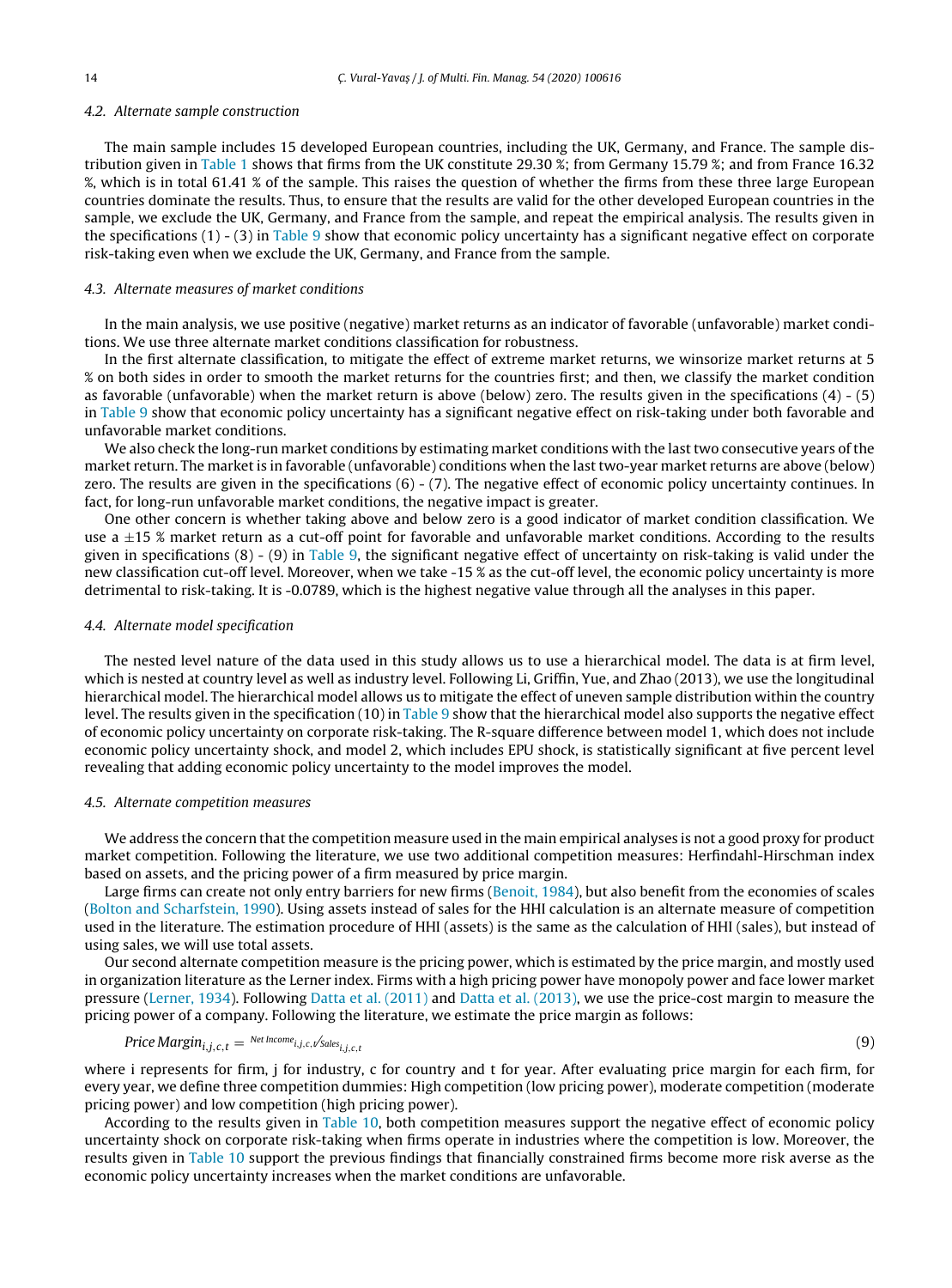|                 | exclude UK&DE&FR  |                   |                   | Winsorized market return |                   | Long run          | Long run -        | $>$ = 15 %        | $\le -15\%$       | hierarchical      |
|-----------------|-------------------|-------------------|-------------------|--------------------------|-------------------|-------------------|-------------------|-------------------|-------------------|-------------------|
| Variables       | baseline          | upmarket          | downmarket        | upmarket                 | downmarket        | upmarket          | downmarket        | upmarket          | downmarket        | baseline          |
|                 | (1)               | (2)               | (3)               | (4)                      | (5)               | (6)               | (7)               | (8)               | (9)               | (10)              |
|                 | RISK <sub>1</sub> | RISK <sub>1</sub> | RISK <sub>1</sub> | RISK <sub>1</sub>        | RISK <sub>1</sub> | RISK <sub>1</sub> | RISK <sub>1</sub> | RISK <sub>1</sub> | RISK <sub>1</sub> | RISK <sub>1</sub> |
| L.EPU Shock     | $-0.0330**$       | $-0.0350*$        | $-0.0389*$        | $-0.0355***$             | $-0.0354**$       | $-0.0347**$       | $-0.0541*$        | $-0.0286**$       | $-0.0789***$      | $-0.0237**$       |
|                 | (0.0134)          | (0.0181)          | (0.0199)          | (0.0105)                 | (0.0166)          | (0.0135)          | (0.0323)          | (0.0139)          | (0.0279)          | (0.0102)          |
| L.Size          | $-0.0334***$      | $-0.0289***$      | $-0.0452***$      | $-0.0278***$             | $-0.0256***$      | $-0.0300***$      | $-0.0256**$       | $-0.0262***$      | $-0.0201*$        | $-0.0258***$      |
|                 | (0.0077)          | (0.0073)          | (0.0116)          | (0.0047)                 | (0.0063)          | (0.0054)          | (0.0116)          | (0.0056)          | (0.0104)          | (0.0006)          |
| L.Leverage      | $0.1221***$       | $0.1258***$       | $0.1275***$       | $0.0980***$              | $0.0944***$       | $0.0849***$       | $0.1277***$       | $0.0832***$       | $0.0722**$        | $0.1095***$       |
|                 | (0.0268)          | (0.0297)          | (0.0388)          | (0.0172)                 | (0.0290)          | (0.0197)          | (0.0480)          | (0.0230)          | (0.0358)          | (0.0092)          |
| L.Profitability | $-0.2162***$      | $-0.2091***$      | $-0.2363***$      | $-0.1701***$             | $-0.1730***$      | $-0.1175***$      | $-0.2017***$      | $-0.1559***$      | $-0.2134***$      | $-0.2640***$      |
|                 | (0.0294)          | (0.0326)          | (0.0472)          | (0.0180)                 | (0.0234)          | (0.0226)          | (0.0395)          | (0.0233)          | (0.0336)          | (0.0108)          |
| L.Sales gwth    | $-0.0020$         | 0.0001            | $-0.0009$         | $-0.0043$                | $-0.0047$         | $-0.0080**$       | $-0.0062$         | $-0.0020$         | 0.0045            | 0.0014            |
|                 | (0.0042)          | (0.0046)          | (0.0076)          | (0.0029)                 | (0.0047)          | (0.0039)          | (0.0074)          | (0.0040)          | (0.0067)          | (0.0030)          |
| L.Tangibility   | $0.0616*$         | 0.0358            | 0.0611            | $-0.0282$                | $-0.0056$         | $-0.0022$         | $-0.0173$         | $-0.0297$         | $0.0758*$         | $-0.0287***$      |
|                 | (0.0355)          | (0.0380)          | (0.0465)          | (0.0233)                 | (0.0332)          | (0.0298)          | (0.0692)          | (0.0295)          | (0.0406)          | (0.0057)          |
| L.FinSlack      | $-0.0390$         | $-0.0284$         | $-0.0486$         | $-0.0469**$              | $-0.0829***$      | $-0.0708***$      | $-0.0272$         | $-0.0505**$       | 0.0034            | $-0.0758***$      |
|                 | (0.0287)          | (0.0344)          | (0.0388)          | (0.0182)                 | (0.0256)          | (0.0232)          | (0.0515)          | (0.0232)          | (0.0344)          | (0.0086)          |
| L.Ln(GDP)       | $-0.0334$         | 0.0329            | $-0.0868*$        | $0.0684***$              | $-0.1172***$      | $0.0547**$        | $-0.2479***$      | $0.0651**$        | $-0.1681***$      | $-0.0192***$      |
|                 | (0.0353)          | (0.0473)          | (0.0469)          | (0.0223)                 | (0.0376)          | (0.0264)          | (0.0634)          | (0.0319)          | (0.0431)          | (0.0014)          |
| L.GDP gwth      | $-0.0006$         | 0.0012            | $-0.0001$         | 0.0004                   | $-0.0069***$      | 0.0024            | $-0.0099**$       | 0.0011            | $-0.0004$         | 0.0015            |
|                 | (0.0014)          | (0.0019)          | (0.0022)          | (0.0012)                 | (0.0020)          | (0.0016)          | (0.0045)          | (0.0016)          | (0.0024)          | (0.0010)          |
| Constant        | 1.4408            | $-0.4100$         | 3.0297**          | $-1.4414**$              | $3.7257***$       | $-1.0539$         | 7.3403***         | $-1.3731$         | 4.9964***         | $0.9803***$       |
|                 | (0.9537)          | (1.2616)          | (1.2811)          | (0.6238)                 | (1.0613)          | (0.7485)          | (1.7807)          | (0.8978)          | (1.2423)          | (0.0426)          |
| Observations    | 19,347            | 11,503            | 7,746             | 31,883                   | 15,089            | 19,154            | 6,471             | 18,180            | 8,331             | 43,039            |
| R-squared       | 0.5012            | 0.5430            | 0.5552            | 0.4626                   | 0.5449            | 0.5182            | 0.6273            | 0.4858            | 0.6242            | 0.1730            |

<span id="page-14-0"></span>**Table 9**Robustness analyses: Alternate sample construction, market classification and model specification.

This table presents robustness analyses with alternative sample construction, market condition classification, and method specification. In specifications 1, 2 and 3, we use an alternate sample construction to mitigate the possible dominance of three large European countries. We exclude the United Kingdom, France, and Germany since they constitute 61.41 % of the sample. In specifications 4, 5, 6, 7, 8, and 9, we use alternative market condition classification. In specifications 4 and 5, to mitigate the effect of extreme market returns, we winsorize market returns at 5 % on both sides to smooth the market returns for the countries first; and then, we classify the market condition as favorable (unfavorable). In specifications 6 and 7, we classify market conditions according to the last two consecutive years of market return to take into account the long-run market conditions. In specifications 8 and 9, we use <sup>±</sup>15 % market return as <sup>a</sup> cut-off point for favorable and unfavorable market conditions. In specification 10, we use the longitudinal hierarchical model to mitigate the effect of uneven sample distribution within the country level. The description of the key variables is given in [Table](#page-6-0) 2. All the independent variables are one-period lagged to mitigate the impact of reverse causality. We use country, year and firm fixed effects in all the regressions. Error terms are clustered on the firm-level. Robust standard errors in parentheses. \*\*\* p < 0.01, \*\* p < 0.01, \*  $0.05$ , \* p < 0.1.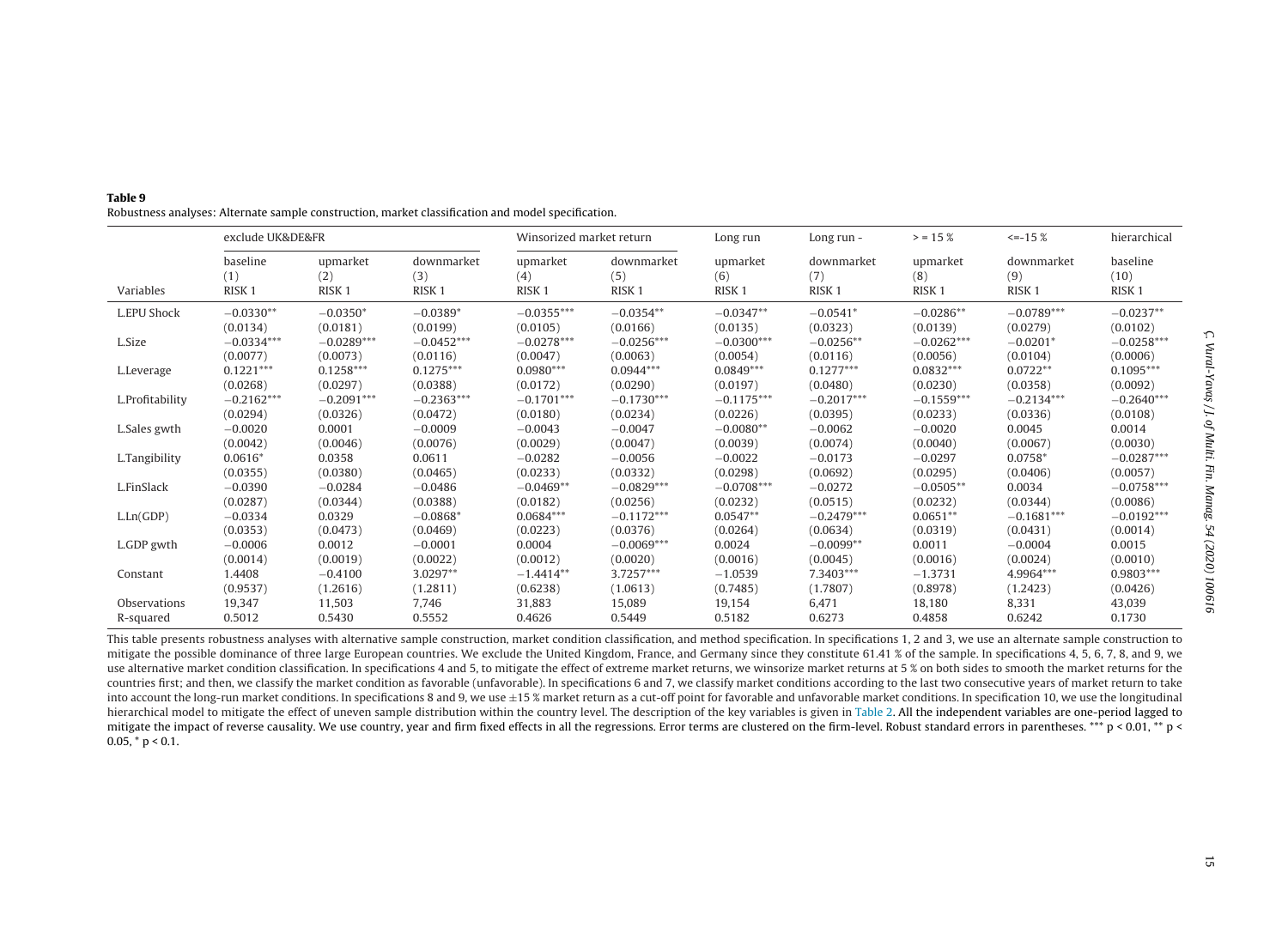#### <span id="page-15-0"></span>**Table 10**

Robustness analyses: Alternate competition measures.

|                   | HHI(assets)                          |                                      |                                        | Price margin                         |                                      |                                        |
|-------------------|--------------------------------------|--------------------------------------|----------------------------------------|--------------------------------------|--------------------------------------|----------------------------------------|
| Variables         | baseline<br>(1)<br>RISK <sub>1</sub> | upmarket<br>(2)<br>RISK <sub>1</sub> | downmarket<br>(3)<br>RISK <sub>1</sub> | baseline<br>(4)<br>RISK <sub>1</sub> | upmarket<br>(5)<br>RISK <sub>1</sub> | downmarket<br>(6)<br>RISK <sub>1</sub> |
| L.EPU Shock*L.HCD | $-0.0061$                            | $-0.0226$                            | $-0.0023$                              | 0.0036                               | $-0.0724***$                         | 0.0276                                 |
|                   | (0.0125)                             | (0.0179)                             | (0.0197)                               | (0.0158)                             | (0.0244)                             | (0.0244)                               |
| L.EPU Shock*L.MCD | $-0.0196$                            | $-0.0298*$                           | $-0.0414**$                            | $-0.0230**$                          | $-0.0080$                            | $-0.0469***$                           |
|                   | (0.0125)                             | (0.0165)                             | (0.0195)                               | (0.0096)                             | (0.0127)                             | (0.0153)                               |
| L.EPU Shock*L.LCD | $-0.0327***$                         | $-0.0464***$                         | $-0.0388**$                            | $-0.0404***$                         | $-0.0281**$                          | $-0.0663***$                           |
|                   | (0.0118)                             | (0.0174)                             | (0.0169)                               | (0.0093)                             | (0.0132)                             | (0.0149)                               |
| L.Size            | $-0.0254***$                         | $-0.0255***$                         | $-0.0300***$                           | $-0.0251***$                         | $-0.0255***$                         | $-0.0296***$                           |
|                   | (0.0042)                             | (0.0045)                             | (0.0065)                               | (0.0042)                             | (0.0044)                             | (0.0064)                               |
| L.Leverage        | $0.1023***$                          | $0.0988***$                          | $0.0977***$                            | $0.1027***$                          | $0.1001***$                          | $0.0912***$                            |
|                   | (0.0160)                             | (0.0175)                             | (0.0261)                               | (0.0163)                             | (0.0176)                             | (0.0259)                               |
| L.Profitability   | $-0.1712***$                         | $-0.1622***$                         | $-0.1816***$                           | $-0.1598***$                         | $-0.1640***$                         | $-0.1500***$                           |
|                   | (0.0147)                             | (0.0185)                             | (0.0226)                               | (0.0170)                             | (0.0212)                             | (0.0265)                               |
| L.Sales gwth      | $-0.0059**$                          | $-0.0034$                            | $-0.0062$                              | $-0.0055**$                          | $-0.0023$                            | $-0.0066$                              |
|                   | (0.0024)                             | (0.0030)                             | (0.0044)                               | (0.0024)                             | (0.0029)                             | (0.0042)                               |
| L.Tangibility     | $-0.0062$                            | $-0.0379$                            | 0.0114                                 | $-0.0035$                            | $-0.0275$                            | 0.0092                                 |
|                   | (0.0213)                             | (0.0239)                             | (0.0304)                               | (0.0202)                             | (0.0229)                             | (0.0297)                               |
| L.FinSlack        | $-0.0527***$                         | $-0.0546***$                         | $-0.0521**$                            | $-0.0524***$                         | $-0.0526***$                         | $-0.0506**$                            |
|                   | (0.0153)                             | (0.0180)                             | (0.0246)                               | (0.0153)                             | (0.0181)                             | (0.0245)                               |
| L.Ln(GDP)         | $-0.0005$                            | $0.0741***$                          | $-0.0897***$                           | $-0.0077$                            | $0.0669***$                          | $-0.0954***$                           |
|                   | (0.0184)                             | (0.0222)                             | (0.0306)                               | (0.0185)                             | (0.0222)                             | (0.0305)                               |
| L.GDP gwth        | $-0.0026**$                          | $-0.0002$                            | $-0.0040**$                            | $-0.0024**$                          | $-0.0003$                            | $-0.0038**$                            |
|                   | (0.0010)                             | (0.0013)                             | (0.0017)                               | (0.0010)                             | (0.0013)                             | (0.0017)                               |
| L. HCD            | 0.0069                               | 0.0082                               | $-0.0050$                              | $0.0188***$                          | $0.0270***$                          | $0.0177***$                            |
|                   | (0.0066)                             | (0.0077)                             | (0.0106)                               | (0.0038)                             | (0.0056)                             | (0.0063)                               |
| L. LCD            | $-0.0162*$                           | $-0.0117$                            | $-0.0299**$                            | $0.0154***$                          | $0.0174***$                          | $0.0096*$                              |
|                   | (0.0095)                             | (0.0110)                             | (0.0131)                               | (0.0033)                             | (0.0041)                             | (0.0053)                               |
| Constant          | 0.4655                               | $-1.6261***$                         | 3.0124***                              | 0.6443                               | $-1.4431**$                          | $3.1432***$                            |
|                   | (0.5229)                             | (0.6226)                             | (0.8748)                               | (0.5257)                             | (0.6245)                             | (0.8718)                               |
| Observations      | 47,399                               | 29,412                               | 17,604                                 | 47,192                               | 29,271                               | 17,551                                 |
| R-squared         | 0.4503                               | 0.4693                               | 0.5406                                 | 0.4504                               | 0.4720                               | 0.5384                                 |

This table shows robustness analyses for the moderating effect of competition in the relationship between economic policy uncertainty and corporate risk-taking with two alternative competition measures: Herfindahl-Hirschman Index based on assets and pricing power of a firm. In specifications 1, 2, and 3, we use HHI(assets), which are estimated by the sum of squared market shares of firms in the industry. The market share of a firm is estimated by the total assets of a firm scaled by the total assets of all the firms in that industry. In specifications 4, 5, and 6, we use the pricing power of a firm to measure the competitiveness of a firm. Pricing power is estimated by the price margin which is estimated by the ratio of net income to sales. Specifications 1 and 4 give the baseline regression results. In Specifications 2, 3, 5, and 6, the sample is classified according to the market return in the previous year. The market is up if the market return is positive in the previous year whereas the market is down if the market return is negative. The description of the key variables is given in [Table](#page-6-0) 2. All the independent variables are one-period lagged to mitigate the impact of reverse causality. We use country, year and firm fixed effects in all the regressions. Error terms are clustered on the firm-level. Robust standard errors in parentheses. \*\*\* p < 0.01, \*\* p < 0.05, \* p < 0.05, \* p < 0.

The results given in [Table](#page-18-0) A2 in Appendix also support the previous findings of financially constrained firms under competition with alternative competition measures.

Summing up, under alternate corporate risk-taking measures, alternate market condition classifications, alternate sample construction, alternate model specification, and alternate competition measures, we show that the results are robust.

# 4.6. Alternate modeling to deal with endogeneity

We address the possible endogeneity problem that might arise due to the error-in-measurement problem ifthe EPU index also includes policy unrelated economic uncertainty. We conduct a 2SLS estimation to mitigate the possible endogeneity concern. Following [Gulen](#page-20-0) [and](#page-20-0) [Ion](#page-20-0) [\(2016\),](#page-20-0) who use the EPU index of Canada to extract the policy unrelated part of the economic policy uncertainty index, we use the US EPU index to extract the policy unrelated part of the EPU in developed European countries<sup>3</sup>. [Gulen](#page-20-0) [and](#page-20-0) [Ion](#page-20-0) [\(2016\)](#page-20-0) argue that Canada and the US have a tight relationship regarding international trade which creates a close link between these two economies. Following this argument, we claim that developed European economies are closely related to US economic activity. Following [Gulen](#page-20-0) [and](#page-20-0) [Ion](#page-20-0) [\(2016\),](#page-20-0) we first regress the EPU shock on the natural logarithm of the average US EPU index and the firm and country control variables. In the first stage time series regression, we include country average of the firm control variables over a year ([Gulen](#page-20-0) [and](#page-20-0) [Ion,](#page-20-0) [2016\).](#page-20-0) For the second stage panel data regression, we use the residuals of the first regression instead of EPU shock. [Table](#page-16-0) 11 presents the results. The

<sup>&</sup>lt;sup>3</sup> In addition to the US EPU index, we also use the Global EPU index to extract the policy unrelated part of the EPU index for developed European countries. We get similar results.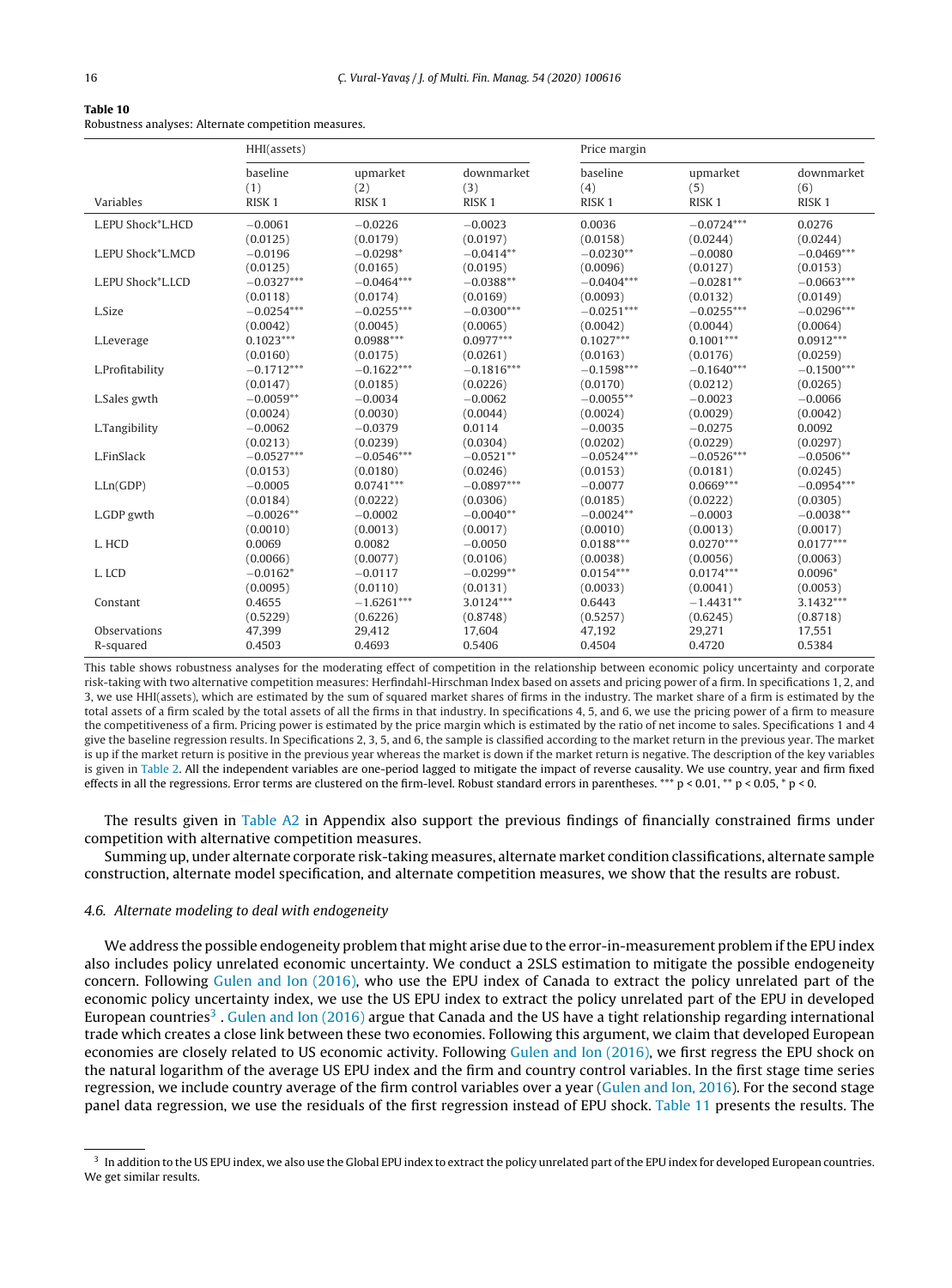<span id="page-16-0"></span>

| Table 11                          |  |
|-----------------------------------|--|
| Robustness analyses: Endogeneity. |  |

|                        | <b>Baseline</b><br>(1) | Fin. Const = $1$<br>(2) | <b>Baseline</b><br>(3) | downmaket & Fin. Const. = 1<br>(4) |
|------------------------|------------------------|-------------------------|------------------------|------------------------------------|
| <b>VARIABLES</b>       | RISK <sub>1</sub>      | RISK <sub>1</sub>       | RISK <sub>1</sub>      | RISK <sub>1</sub>                  |
| L.Residual EPU         | $-0.00014*$            | $-0.00021***$           |                        |                                    |
|                        | (0.00007)              | (0.00005)               |                        |                                    |
| L.Residual EPU * L.HCD |                        |                         | $-0.00009$             | $-0.00044***$                      |
|                        |                        |                         | (0.00006)              | (0.00012)                          |
| L.Residual EPU * L.MCD |                        |                         | $-0.00014$             | $-0.00053**$                       |
|                        |                        |                         | (0.00013)              | (0.00020)                          |
| L.Residual EPU * L.LCD |                        |                         | $-0.00019*$            | $-0.00067***$                      |
|                        |                        |                         | (0.00010)              | (0.00012)                          |
| L.Size                 | $-0.00025**$           | $-0.00021**$            | $-0.00025**$           | $-0.00025*$                        |
|                        | (0.00009)              | (0.00009)               | (0.00009)              | (0.00013)                          |
| L.Leverage             | $0.00102***$           | $0.00098***$            | $0.00102***$           | $0.00101***$                       |
|                        | (0.00012)              | (0.00020)               | (0.00012)              | (0.00026)                          |
| L.Tangibility          | $-0.00007$             | $-0.00032$              | $-0.00006$             | $-0.00032$                         |
|                        | (0.00035)              | (0.00020)               | (0.00035)              | (0.00048)                          |
| L.Profitability        | $-0.00171***$          | $-0.00121***$           | $-0.00171***$          | $-0.00135***$                      |
|                        | (0.00030)              | (0.00024)               | (0.00030)              | (0.00040)                          |
| L.Sales Gwth           | $-0.00006**$           | $-0.00002$              | $-0.00006**$           | $-0.00000$                         |
|                        | (0.00002)              | (0.00003)               | (0.00002)              | (0.00009)                          |
| L.FinSlack             | $-0.00053***$          | $-0.00046***$           | $-0.00052***$          | $-0.00048$                         |
|                        | (0.00015)              | (0.00015)               | (0.00015)              | (0.00040)                          |
| L <sub>1</sub> n(GDP)  | $-0.00002$             | $-0.00021*$             | $-0.00002$             | $-0.00026$                         |
|                        | (0.00015)              | (0.00012)               | (0.00015)              | (0.00022)                          |
| L.GDP gwth             | $-0.00003*$            | $-0.00003**$            | $-0.00003*$            | $-0.00004$                         |
|                        | (0.00002)              | (0.00001)               | (0.00002)              | (0.00002)                          |
| L.HCD                  |                        |                         | 0.00006                | 0.00005                            |
|                        |                        |                         | (0.00005)              | (0.00005)                          |
| L.LCD                  |                        |                         | $-0.00004$             | $-0.00008$                         |
|                        |                        |                         | (0.00006)              | (0.00012)                          |
| Constant               | 0.00483                | $0.00948**$             | 0.00491                | $0.01152*$                         |
|                        | (0.00474)              | (0.00345)               | (0.00471)              | (0.00590)                          |
| Observations           | 47,399                 | 18,566                  | 47,399                 | 6,633                              |
| R-squared              | 0.44998                | 0.50309                 | 0.45001                | 0.57048                            |

This table shows robustness analyses for endogeneity concerns. First, EPU shock is regressed on the natural logarithm of yearly average of the US EPU index and country average of the firm control variables. In the second stage panel data regression, EPU index is replaced with the residuals of the first stage time-series regression. This table presents the results with the independent variable EPU residuals. The dependent variable is corporate risk-taking which is estimated by idiosyncratic volatility. HCD is the high competition dummy whereas LCD and MCD are low and medium competition dummies, respectively. In specification 1 the results are for baseline model. Specification 2 gives the results for financially constraint firms which are estimated by using the KZ index [\(Lamont](#page-20-0) et [al.,](#page-20-0) [2001\).](#page-20-0) They assign a firm as financially constrained if the KZ index of the firm is higher than or equal to the sample median KZ index. Specification 3 and 4 presents results for the moderating effect of competition. Specification 3 is for the baseline model for the moderating effect of industry competition. Specification 4 presents the results for the moderating effect of competition for financially constrained firms when the macroeconomic outlook is unfavorable. The market is down if the last year's market return is negative. The description of the key variables is given in [Table](#page-6-0) 2. All the independent variables are one-period lagged to mitigate the impact of reverse causality. We use country, year and firm fixed effects in all the regressions. Error terms are clustered on the firm-level. Robust standard errors in parentheses. \*\*\*  $p < 0.01$ , \*\*  $p < 0.05$ , \*  $p < 0$ .

negative effect of EPU on corporate risk-taking continues by using the new measure of EPU in Eq. [\(7\).](#page-7-0) As the results shown in the specification (2) of Table 11 indicate that the negative impact of EPU on risk-taking is stronger for financially constrained firms. The adverse effect of EPU is valid when the firm operates in a highly concentrated industry. On the other hand, for financially constrained firms, the negative impact of EPU is valid for all competition levels in the industry (Specification 4). The results shown in Table 11 demonstrate that our findings are robust when we consider for endogeneity problems.

# **5. Conclusion**

This paper explores the influence of economic policy uncertainty shocks on corporate risk-taking using the index developed by [Baker](#page-19-0) et [al.](#page-19-0) [\(2016\)](#page-19-0) We demonstrate that no matter what the market condition is, firms alleviate their risk capacity and become more risk averse during periods of high economic policy uncertainty, indicating that managers prefer less risky investment and financing choices during periods of high uncertainty.

Next, we investigate how the industry concentration moderates the relationship between corporate risk-taking and economic policy uncertainty in different market conditions. Consistent with the fact that competition has a disciplinary function on management, we document that firms operating in concentrated industries mitigate their risk-taking during the periods of high policy uncertainty. Studies in the literature show that competition imposes pressure on the management to follow value-increasing projects and not misspend corporate resources ([Frésard](#page-19-0) [and](#page-19-0) [Valta,](#page-19-0) [2015;](#page-19-0) [Ammann](#page-19-0) et [al.,](#page-19-0) [2013;](#page-19-0) [Giroud](#page-19-0) [and](#page-19-0) [Mueller,](#page-19-0) [2011;](#page-19-0) [Tian](#page-20-0) [and](#page-20-0) [Twite,](#page-20-0) [2011;](#page-20-0) [Allen](#page-19-0) [and](#page-19-0) [Gale,](#page-19-0) [2000;](#page-19-0) [Griffith,](#page-19-0) [2001\).](#page-19-0) In fact, our findings are in line with the literature that support the hypothesis that competition acts as a substitute corporate governance mechanism [\(Ammann](#page-19-0)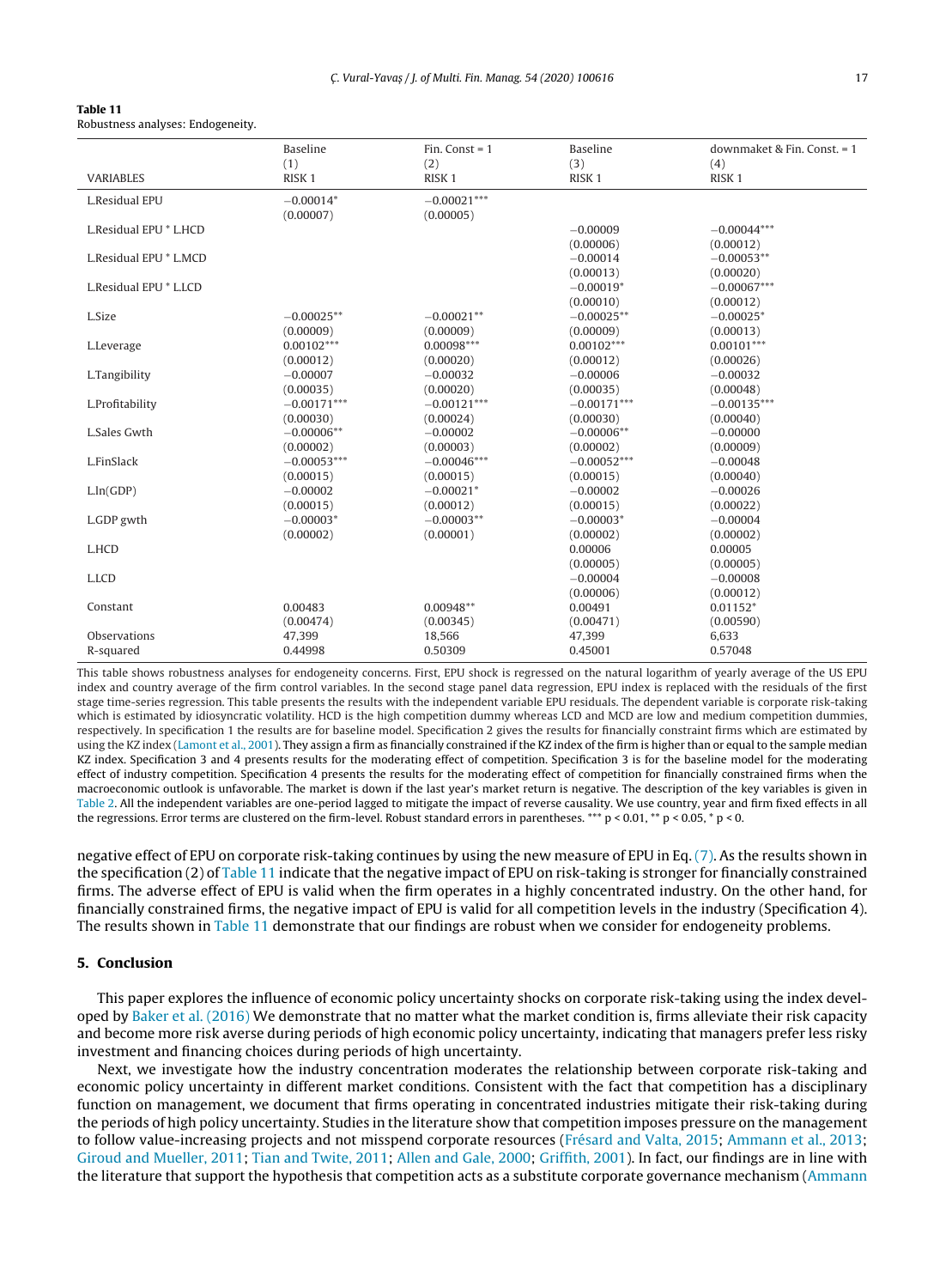<span id="page-17-0"></span>et [al.,](#page-19-0) [2013;](#page-19-0) [Giroud](#page-19-0) [and](#page-19-0) [Mueller,](#page-19-0) [2011\).](#page-19-0) In highly competitive industries, managers are already under competitive pressure and have to continue undertaking possible investment opportunities to keep their competitive edge in the market. On the contrary, without the disciplinary force of competition, firms can undertake unnecessarily risky projects in concentrated industries. Hence, firms with high market power can easily diminish their risk-taking as they are free of competitive pressure. In contrast, managers in highly competitive industries have to follow their ongoing strategy to keep their market share, and they do not reduce their risk-taking during periods of high policy uncertainty.

Finally, we examine the financially constrained firms as they are more likely to suffer from uncertainty when macroeconomic outlook is unfavorable. The findings support the view that financially constrained firms are more likely to have difficulty in accessing external financing when the market conditions are unfavorable. In periods of high economic policy uncertainty, financially constrained firms mitigate their risk capacity especially when the stock market conditions are unfavorable. Further, financially constrained firms decrease their risk capacity, no matter what the competition level is. In fact, the economic magnitude of the effect of EPU shock on risk-taking is an increasing function of industry concentration for financially constrained firms when the macro-economic outlook is unfavorable. This reveals that financially constrained firms have difficulty in getting external financing for their projects, which may increase their earnings volatility or idiosyncratic volatility.

All in all, our empirical findings document an adverse impact of economic policy uncertainty shock on corporate risktaking. This negative effectis more severe when the competition in the marketis low and for firms having difficulty accessing external financing. Hence, during the periods of high policy uncertainty, implementing policies to improve and increase competition in the market would alleviate a firm's risk avoidance. Furthermore, the risk avoidance of financially constrained firms during the periods of unfavorable stock market conditions implies the difficulty of accessing external financing in the stock market. Thus, implementing policies to facilitate the access to external financing through the banking channel would mitigate the risk avoidance of financially constrained firms during the unfavorable macro-economic outlook and will help them seize the value-increasing investment opportunities.

# **Appendix A**

#### **Table A1**

Correlations.

|                                  | RISK <sub>1</sub> | RISK <sub>2</sub> | <b>EPU Shock</b> | Size       | Lev.      | Profit.   | Sales Gwth | Tang.        | FinSlack |
|----------------------------------|-------------------|-------------------|------------------|------------|-----------|-----------|------------|--------------|----------|
| Panel A: Firm-level variables    |                   |                   |                  |            |           |           |            |              |          |
| $(1)$ RISK 1                     |                   |                   |                  |            |           |           |            |              |          |
| $(2)$ RISK 2                     | $0.259*$          |                   |                  |            |           |           |            |              |          |
| (3) EPU shock                    | $0.016*$          | $0.009*$          |                  |            |           |           |            |              |          |
| (6) Size                         | $-0.282*$         | $-0.366*$         | $-0.044*$        |            |           |           |            |              |          |
| (7) Leverage                     | 0.000             | $-0.009$          | $-0.010*$        | $0.211*$   |           |           |            |              |          |
| (8) Profitability                | $-0.277*$         | $-0.486*$         | 0.008            | $0.354*$   | $-0.042*$ |           |            |              |          |
| (9) Sales Grwth                  | $0.022*$          | $0.143*$          | $0.034*$         | $-0.087*$  | $-0.043*$ | $-0.051*$ |            |              |          |
| $(10)$ Tangibility               | $-0.103*$         | $-0.150*$         | $-0.009*$        | $0.286*$   | $0.316*$  | $0.154*$  | $-0.042*$  | $\mathbf{I}$ |          |
| $(11)$ Fin Slack                 | $0.069*$          | $0.240*$          | 0.002            | $-0.285*$  | $-0.340*$ | $-0.246*$ | $0.092*$   | $-0.320*$    | 1        |
|                                  |                   | EPU shock         |                  | GDP growth |           | Ln(GDP)   |            |              |          |
| Panel B: Country-level variables |                   |                   |                  |            |           |           |            |              |          |
| EPU shock                        |                   |                   |                  |            |           |           |            |              |          |
| GDP growth                       | $0.118*$          |                   |                  |            |           |           |            |              |          |
| ln(GDP)                          | $0.151*$          |                   |                  | $-0.1409$  |           |           |            |              |          |

This table reports the correlations between key variables. In Panel A we report the correlations between firm-level variables and in Panel B we report the correlations between country-level variables. RISK1 is the annualized idiosyncratic volatility of daily stock returns obtained from a four-factor Fama-French model over a 12 months rolling window for the regressions of each month (out-of-sample forecasting). RISK 2 is the earnings volatility estimated by the standard deviation of country-industry adjusted earnings. RISK 2 is estimated by the standard deviation of(EBITDA / Total assets – country-industry average EBITDA / Total asset). EPU shock is estimated by the annual average of monthly EPU shocks which is defined as "EPU<sub>ngu</sub> where u<sub>EPU</sub> is the mean of change<br>in EPU and h<sub>EPU</sub> is the conditional standard deviation equation w shows significance at the 0.05 level.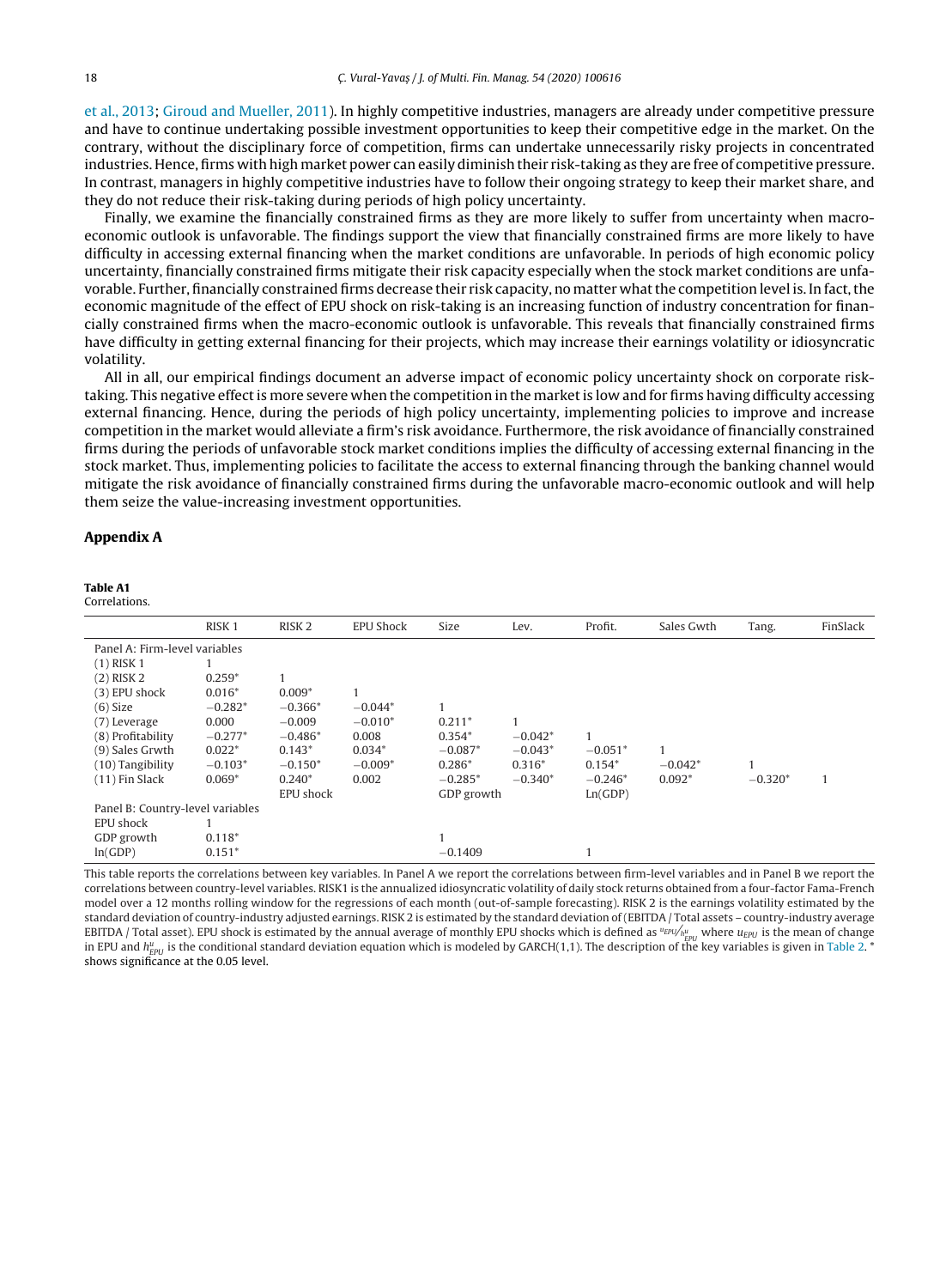<span id="page-18-0"></span>

|--|--|

Robustness analyses: Financially constrained firms and alternate competition measures.

|                     | HHI(assets)                                  |                                              |                                             | Price Margin                                 |                                                |                                              |                                             |                                              |
|---------------------|----------------------------------------------|----------------------------------------------|---------------------------------------------|----------------------------------------------|------------------------------------------------|----------------------------------------------|---------------------------------------------|----------------------------------------------|
|                     | Market up                                    |                                              | Market down                                 |                                              | Market up                                      |                                              | Market down                                 |                                              |
| VARIABLES           | Fin. Const = $0$<br>(1)<br>RISK <sub>1</sub> | Fin. Const = $1$<br>(2)<br>RISK <sub>1</sub> | $Fin$ Const = 0<br>(3)<br>RISK <sub>1</sub> | Fin. Const = $1$<br>(4)<br>RISK <sub>1</sub> | $Fin.$ Const = $0$<br>(5)<br>RISK <sub>1</sub> | Fin. Const = $1$<br>(6)<br>RISK <sub>1</sub> | $Fin$ Const = 0<br>(7)<br>RISK <sub>1</sub> | Fin. Const = $1$<br>(8)<br>RISK <sub>1</sub> |
| L.EPU Shock * L.HCD | 0.0075                                       | $-0.0058$                                    | $-0.0114$                                   | $-0.0339**$                                  | $-0.0564*$                                     | 0.0239                                       | 0.0302                                      | $-0.0067$                                    |
|                     | (0.0259)                                     | (0.0152)                                     | (0.0361)                                    | (0.0171)                                     | (0.0321)                                       | (0.0298)                                     | (0.0413)                                    | (0.0316)                                     |
| L.EPU Shock * L.MCD | $-0.0270$                                    | $-0.0015$                                    | $-0.0413$                                   | $-0.0753***$                                 | $-0.0123$                                      | $-0.0031$                                    | $-0.0740***$                                | $-0.0588***$                                 |
|                     | (0.0225)                                     | (0.0127)                                     | (0.0294)                                    | (0.0224)                                     | (0.0161)                                       | (0.0100)                                     | (0.0261)                                    | (0.0157)                                     |
| L.EPU Shock * L.LCD | $-0.0574***$                                 | $-0.0259*$                                   | $-0.0378$                                   | $-0.0668***$                                 | $-0.0354*$                                     | $-0.0309***$                                 | $-0.0584**$                                 | $-0.0916***$                                 |
|                     | (0.0207)                                     | (0.0152)                                     | (0.0304)                                    | (0.0153)                                     | (0.0186)                                       | (0.0114)                                     | (0.0263)                                    | (0.0165)                                     |
| L.Size              | $-0.0249***$                                 | $-0.0155***$                                 | $-0.0404***$                                | $-0.0253***$                                 | $-0.0253***$                                   | $-0.0156***$                                 | $-0.0400***$                                | $-0.0236***$                                 |
|                     | (0.0063)                                     | (0.0053)                                     | (0.0122)                                    | (0.0079)                                     | (0.0061)                                       | (0.0054)                                     | (0.0122)                                    | (0.0077)                                     |
| L.Leverage          | $0.1017***$                                  | $0.0741***$                                  | $0.1060**$                                  | $0.1014***$                                  | $0.0973***$                                    | $0.0807***$                                  | $0.1041**$                                  | $0.0964***$                                  |
|                     | (0.0198)                                     | (0.0207)                                     | (0.0412)                                    | (0.0326)                                     | (0.0199)                                       | (0.0200)                                     | (0.0414)                                    | (0.0331)                                     |
| L.Profitability     | $-0.0632**$                                  | $-0.1067***$                                 | $-0.1589***$                                | $-0.1350***$                                 | $-0.0667**$                                    | $-0.1008***$                                 | $-0.1339***$                                | $-0.1087***$                                 |
|                     | (0.0251)                                     | (0.0207)                                     | (0.0362)                                    | (0.0321)                                     | (0.0271)                                       | (0.0217)                                     | (0.0418)                                    | (0.0370)                                     |
| L.Sales gwth        | $-0.0056$                                    | $-0.0052$                                    | 0.0136                                      | $-0.0002$                                    | $-0.0049$                                      | $-0.0037$                                    | 0.0132                                      | 0.0004                                       |
|                     | (0.0039)                                     | (0.0048)                                     | (0.0098)                                    | (0.0076)                                     | (0.0039)                                       | (0.0047)                                     | (0.0099)                                    | (0.0078)                                     |
| L.Tangibility       | $-0.0257$                                    | $-0.0760*$                                   | $-0.0511$                                   | $-0.0292$                                    | $-0.0281$                                      | $-0.0397$                                    | $-0.0464$                                   | $-0.0284$                                    |
|                     | (0.0313)                                     | (0.0433)                                     | (0.0427)                                    | (0.0506)                                     | (0.0313)                                       | (0.0279)                                     | (0.0427)                                    | (0.0507)                                     |
| L.FinSlack          | $-0.0592**$                                  | $-0.0360**$                                  | 0.0076                                      | $-0.0482$                                    | $-0.0663**$                                    | $-0.0367**$                                  | 0.0159                                      | $-0.0502$                                    |
|                     | (0.0288)                                     | (0.0171)                                     | (0.0561)                                    | (0.0305)                                     | (0.0290)                                       | (0.0172)                                     | (0.0553)                                    | (0.0308)                                     |
| L.Ln(GDP)           | 0.0484                                       | 0.0071                                       | $-0.0916*$                                  | $-0.0239$                                    | 0.0421                                         | $-0.0039$                                    | $-0.1030*$                                  | $-0.0247$                                    |
|                     | (0.0300)                                     | (0.0200)                                     | (0.0534)                                    | (0.0267)                                     | (0.0305)                                       | (0.0201)                                     | (0.0545)                                    | (0.0265)                                     |
| L.GDP gwth          | $-0.0020$                                    | $-0.0015$                                    | $-0.0069**$                                 | $-0.0036**$                                  | $-0.0022$                                      | $-0.0016*$                                   | $-0.0067**$                                 | $-0.0035**$                                  |
|                     | (0.0014)                                     | (0.0009)                                     | (0.0028)                                    | (0.0015)                                     | (0.0014)                                       | (0.0009)                                     | (0.0028)                                    | (0.0016)                                     |
| L. HCD              | 0.0059                                       | $0.0140**$                                   | 0.0117                                      | $-0.0074$                                    | $0.0197***$                                    | 0.0040                                       | 0.0115                                      | 0.0101                                       |
|                     | (0.0099)                                     | (0.0069)                                     | (0.0226)                                    | (0.0102)                                     | (0.0069)                                       | (0.0059)                                     | (0.0100)                                    | (0.0076)                                     |
| L. LCD              | $-0.0105$                                    | $-0.0110$                                    | $-0.0426**$                                 | $-0.0255**$                                  | $0.0156***$                                    | $0.0090**$                                   | 0.0041                                      | $0.0126**$                                   |
|                     | (0.0157)                                     | (0.0089)                                     | (0.0210)                                    | (0.0126)                                     | (0.0052)                                       | (0.0037)                                     | (0.0087)                                    | (0.0057)                                     |
| Constant            | $-0.9190$                                    | 0.1017                                       | 3.1899**                                    | 1.1016                                       | $-0.7481$                                      | 0.3991                                       | 3.4773**                                    | 1.0810                                       |
|                     | (0.8583)                                     | (0.5709)                                     | (1.5402)                                    | (0.7547)                                     | (0.8700)                                       | (0.5743)                                     | (1.5769)                                    | (0.7507)                                     |
| Observations        | 11,281                                       | 11,312                                       | 6,546                                       | 6,633                                        | 11,254                                         | 11,296                                       | 6,539                                       | 6,627                                        |
| R-squared           | 0.5415                                       | 0.5041                                       | 0.5783                                      | 0.5716                                       | 0.5409                                         | 0.5113                                       | 0.5792                                      | 0.5679                                       |

This table presents the robustness analyses for the moderating effect of competition in the relationship between economic policy uncertainty and corporate risk-taking with two alternative competition measures Herfindahl-Hirschman Index based on assets and pricing power of a firm. The dependent variable is corporate risk-taking which is estimated by the annualized idiosyncratic volatility of daily stock returns obtained from a four-factor Fama-French model over a 12 months rolling window for the regressions of each month (out-of-sample forecasting). In specifications 1, 2, 3, and 4 we use HHI(assets) which is estimated by the sum of squared market shares of firms in the industry. The market share of a firm is estimated by the total assets of a firm scaled by the total assets of all the firms in that industry. In specification 5, 6, 7, and 8 we use the pricing power of a firm to measure the competitiveness of a firm. Pricing power is estimated by the price margin which is estimated by the ratio of net income to sales. HCD is the high competition dummy whereas LCD and MCD are low and medium competition dummies, respectively. This table reports the nexus between macroeconomic conditions, competition, being financially constrained, economic policy uncertainty shock and corporate risk-taking. The sample is classified according to the market return in the previous year. The market is up if the market return is positive in the previous year whereas the market is down if the market return is negative. The results given in Columns 2, 4, 6, and 8 are for financially constrained firms which are estimated by using the KZ index [\(Lamont](#page-20-0) et [al.,](#page-20-0) [2001\),](#page-20-0) assign a firm as a financial constraint if the KZ index of the firm is higher than or equal to the sample median KZ index. The results given in Columns 1, 3, 5, and 7 are for financially unconstrained firms that have a lower KZ score than the sample median KZ score. The description of the key variables is given in [Table](#page-6-0) 2. All the independent variables are one-period lagged to mitigate the impact of reverse causality. We use country, year and firm fixed effects in all the regressions. Error terms are clustered on the firm-level. Robust standard errors in parentheses. \*\*\*  $p < 0.01$ , \*\*  $p < 0.05$ , \*  $p < 0$ .

### **Table A3**

Propensity Score Matching for Financially Constrained and Unconstrained Firms.

| Treatment-Effects Estimation Estimator: Propensity-Score Matching<br>Treatment Model: Logit | Number of observations $=$ 39.834 |                     |         |        |  |
|---------------------------------------------------------------------------------------------|-----------------------------------|---------------------|---------|--------|--|
| RISK <sub>1</sub>                                                                           | Coef.                             | AI Robust Std. Err. | $-2.70$ | P >  z |  |
| ATET Financially Constrained = $1$ vs Financially Unconstrained = $0$                       | $-0.0000843$                      | 0.0000312           |         | 0.007  |  |

This table provides the test results for propensity score matching of financially constrained and unconstrained firms. Using the logit regression to assign propensity scores for financially constrained and unconstrained firms in the first stage, the treatment test results provide evidence that if the firms are financially constrained then their risk-taking will be lower. ATET represents the average treatment effects on the treated (financially constrained firms) using observational data.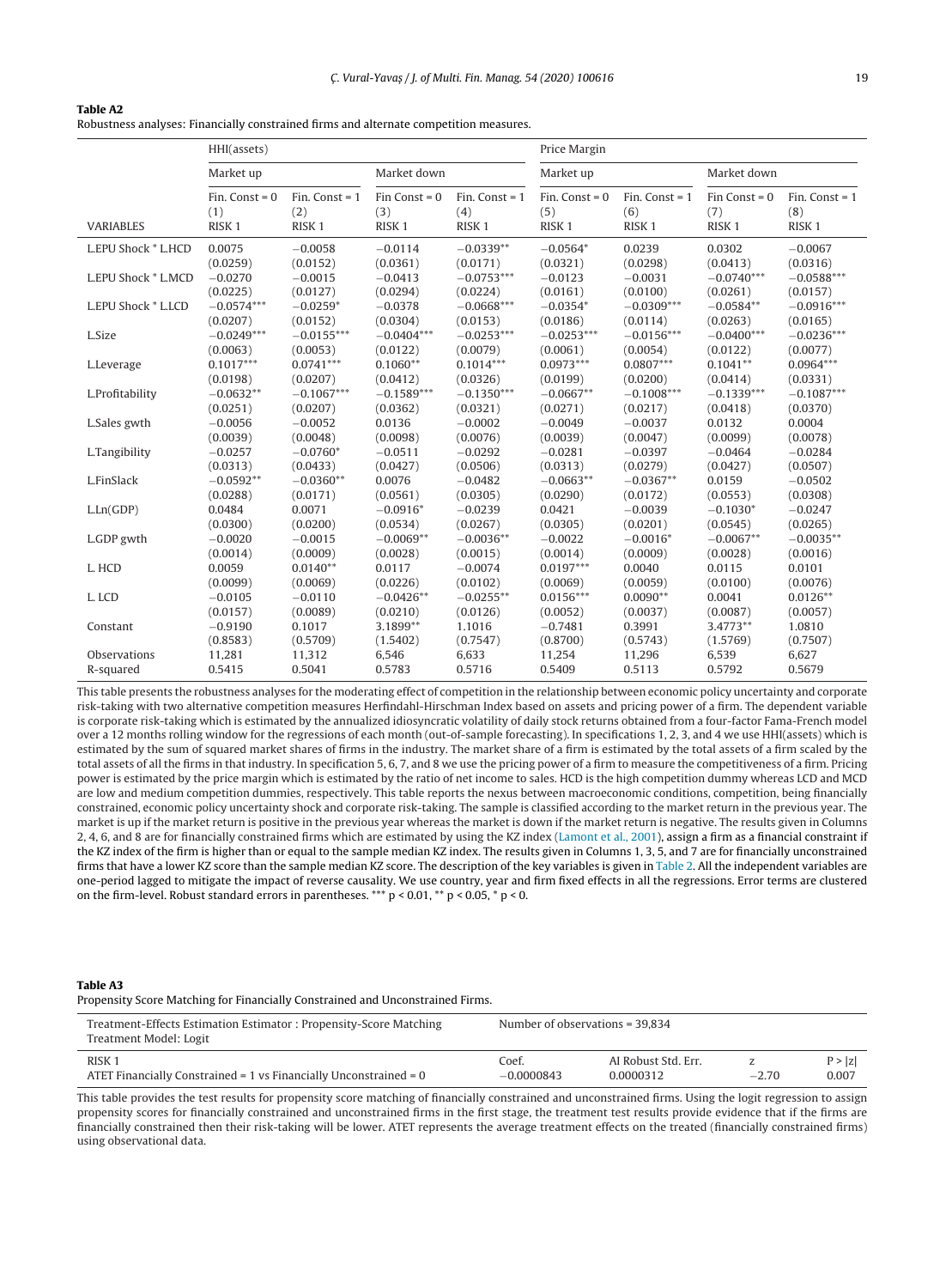# <span id="page-19-0"></span>**References**

- Acharya, V.V., Amihud, Y., Litov, L., 2011. Creditor rights and corporate risk-taking. J. Financ. Econ. 102 (1), 150–166,
	- [http://dx.doi.org/10.1016/j.jfineco.2011.04.001](dx.doi.org/10.1016/j.jfineco.2011.04.001).
- Akey, P., Lewellen, S., 2017. Policy Uncertainty, Political Capital, and Firm Risk-taking., [http://dx.doi.org/10.2139/ssrn.2758395.](dx.doi.org/10.2139/ssrn.2758395)

Allen, F., Gale, D., 2000. [Corporate](http://refhub.elsevier.com/S1042-444X(20)30005-0/sbref0015) [governance](http://refhub.elsevier.com/S1042-444X(20)30005-0/sbref0015) [and](http://refhub.elsevier.com/S1042-444X(20)30005-0/sbref0015) [competition.](http://refhub.elsevier.com/S1042-444X(20)30005-0/sbref0015) [In:](http://refhub.elsevier.com/S1042-444X(20)30005-0/sbref0015) [Corporate](http://refhub.elsevier.com/S1042-444X(20)30005-0/sbref0015) [Governance:](http://refhub.elsevier.com/S1042-444X(20)30005-0/sbref0015) [Theoretical](http://refhub.elsevier.com/S1042-444X(20)30005-0/sbref0015) [and](http://refhub.elsevier.com/S1042-444X(20)30005-0/sbref0015) [Empirical](http://refhub.elsevier.com/S1042-444X(20)30005-0/sbref0015) [Perspectives,](http://refhub.elsevier.com/S1042-444X(20)30005-0/sbref0015) [10th](http://refhub.elsevier.com/S1042-444X(20)30005-0/sbref0015) [ed.](http://refhub.elsevier.com/S1042-444X(20)30005-0/sbref0015) [Cambridge](http://refhub.elsevier.com/S1042-444X(20)30005-0/sbref0015) [University](http://refhub.elsevier.com/S1042-444X(20)30005-0/sbref0015) [Press,](http://refhub.elsevier.com/S1042-444X(20)30005-0/sbref0015) [London,](http://refhub.elsevier.com/S1042-444X(20)30005-0/sbref0015) [United](http://refhub.elsevier.com/S1042-444X(20)30005-0/sbref0015) [Kingdom,](http://refhub.elsevier.com/S1042-444X(20)30005-0/sbref0015) [pp.](http://refhub.elsevier.com/S1042-444X(20)30005-0/sbref0015) [23](http://refhub.elsevier.com/S1042-444X(20)30005-0/sbref0015)–[94.](http://refhub.elsevier.com/S1042-444X(20)30005-0/sbref0015)

- Almeida, H., Campello, M., 2007. Financial constraints, asset tangibility and corporate investments. Rev. Financ. Stud. 20 (5), 1429–1460, [http://dx.doi.org/10.1093/rfs/hhm019.](dx.doi.org/10.1093/rfs/hhm019)
- Almeida, H., Campello, M., Weisbach, M.S., 2011. Corporate financial and investment policies when future financing is not frictionless. J. Corp. Financ. 17 (3), 675–693, [http://dx.doi.org/10.1016/j.jcorpfin.2009.04.001](dx.doi.org/10.1016/j.jcorpfin.2009.04.001).
- Ammann, M., Oesch, D., Schmid, M.M., 2013. Product market competition, corporate governance, and firm value: evidence from the EU area. Eur. Financ. Manag. 19 (3), 452–469, [http://dx.doi.org/10.1111/j.1468-036X.2010.00605.x.](dx.doi.org/10.1111/j.1468-036X.2010.00605.x)
- Antonakakis, N., Chatziantoniou, I., Filis, G., 2013. Dynamic co-movements of stock market returns, implied volatility and policy uncertainty. Econ. Lett. 120 (1), 87–92, [http://dx.doi.org/10.1016/j.econlet.2013.04.004.](dx.doi.org/10.1016/j.econlet.2013.04.004)
- Bakas, D., Triantafyllou, A., 2018. The impact of uncertainty shocks on the volatility of commodity prices. J. Int. Money Finance 87, 96–111, [http://dx.doi.org/10.1016/j.jimonfin.2018.06.001.](dx.doi.org/10.1016/j.jimonfin.2018.06.001)
- Baker, M., Stein, J.C., Wurgler, J., 2003. When does the market matter? Stock prices and the investment of equity-dependent firms. Q. J. Econ. 118 (3), 969–1005, [http://dx.doi.org/10.1162/00335530360698478.](dx.doi.org/10.1162/00335530360698478)
- Baker, S.R., Bloom, N., Davis, S.J., 2016. Measuring economic policy uncertainty. Q. J. Econ. 131 (4), 1593–1636, [http://dx.doi.org/10.1093/qje/qjw024](dx.doi.org/10.1093/qje/qjw024). Bauguess, S.W., Slovin, M.B., Sushka, M.E., 2012. Large shareholder diversification, corporate risk taking, and the benefits of changing to differential voting rights. J. Bank. Financ. 36 (4), 1244–1253, [http://dx.doi.org/10.1016/j.jbankfin.2011.11.009.](dx.doi.org/10.1016/j.jbankfin.2011.11.009)
- Benoit, J.-P., 1984. Financially constrained entry in a game with incomplete information. Rand J. Econ. 15 (4), 490, [http://dx.doi.org/10.2307/2555520.](dx.doi.org/10.2307/2555520) Berger, A.N., Guedhami, O., Kim, H.H., Li, X., 2018. Economic policy uncertainty and bank liquidity creation. Ssrn Electron. J., [http://dx.doi.org/10.2139/ssrn.3030489.](dx.doi.org/10.2139/ssrn.3030489)
- Bernal, O., Gnabo, J.-Y., Guilmin, G., 2016. Economic policy uncertainty and risk spillovers in the Eurozone. J. Int. Money Finance 65, 24–45, [http://dx.doi.org/10.1016/j.jimonfin.2016.02.017.](dx.doi.org/10.1016/j.jimonfin.2016.02.017)
- Bernile, G., Bhagwat, V., Yonker, S., 2018. Board diversity, firm risk, and corporate policies. J. Financ. Econ. 127 (3), 588–612,
- [http://dx.doi.org/10.1016/j.jfineco.2017.12.009](dx.doi.org/10.1016/j.jfineco.2017.12.009).
- Bloom, N., 2009. The impact of uncertainty shocks. Econometrica 77 (3), 623–685, [http://dx.doi.org/10.3982/ECTA6248](dx.doi.org/10.3982/ECTA6248).
- Bolton, P., Scharfstein, D.S., 1990. [A](http://refhub.elsevier.com/S1042-444X(20)30005-0/sbref0085) [theory](http://refhub.elsevier.com/S1042-444X(20)30005-0/sbref0085) [of](http://refhub.elsevier.com/S1042-444X(20)30005-0/sbref0085) [predation](http://refhub.elsevier.com/S1042-444X(20)30005-0/sbref0085) [based](http://refhub.elsevier.com/S1042-444X(20)30005-0/sbref0085) [on](http://refhub.elsevier.com/S1042-444X(20)30005-0/sbref0085) [agency](http://refhub.elsevier.com/S1042-444X(20)30005-0/sbref0085) [problems](http://refhub.elsevier.com/S1042-444X(20)30005-0/sbref0085) [in](http://refhub.elsevier.com/S1042-444X(20)30005-0/sbref0085) [financial](http://refhub.elsevier.com/S1042-444X(20)30005-0/sbref0085) [contracting.](http://refhub.elsevier.com/S1042-444X(20)30005-0/sbref0085) [Am.](http://refhub.elsevier.com/S1042-444X(20)30005-0/sbref0085) [Econ.](http://refhub.elsevier.com/S1042-444X(20)30005-0/sbref0085) [Rev.](http://refhub.elsevier.com/S1042-444X(20)30005-0/sbref0085) [80](http://refhub.elsevier.com/S1042-444X(20)30005-0/sbref0085) [\(1\),](http://refhub.elsevier.com/S1042-444X(20)30005-0/sbref0085) [93–106.](http://refhub.elsevier.com/S1042-444X(20)30005-0/sbref0085) Bolton, P., Chen, H., Wang, N., 2013. Market timing, investment, and risk management. J. Financ. Econ. 109 (1), 40–62,
- [http://dx.doi.org/10.1016/j.jfineco.2013.02.006](dx.doi.org/10.1016/j.jfineco.2013.02.006).
- Bonaime, A., Gulen, H., Ion, M., 2018. J. Financ. Econ. 129 (3), 531–558, [http://dx.doi.org/10.1016/j.jfineco.2018.05.007.](dx.doi.org/10.1016/j.jfineco.2018.05.007)
- Bordo, M.D., Duca, J.V., Koch, C., 2016. Economic policy uncertainty and the credit channel: aggregate and bank level U.S. Evidence over several decades. J. Financ. Stab. 26, 90–106, [http://dx.doi.org/10.1016/j.jfs.2016.07.002.](dx.doi.org/10.1016/j.jfs.2016.07.002)
- Boubakri, N., Cosset, J.-C., Saffar, W., 2013. The role of state and foreign owners in corporate risk-taking: evidence from privatization. J. Financ. Econ. 108 (3), 641–658, [http://dx.doi.org/10.1016/j.jfineco.2012.12.007](dx.doi.org/10.1016/j.jfineco.2012.12.007).
- Brogaard, J., Detzel, A., 2015. The asset pricing implications of government economic policy uncertainty. Manage. Sci. 61 (1), 3–18,
- [http://dx.doi.org/10.1287/mnsc.2014.2044.](dx.doi.org/10.1287/mnsc.2014.2044)
- Carhart, M.M., 1997. On persistence in mutual fund performance. J. Finance 52 (1), 57–82, [http://dx.doi.org/10.1111/j.1540-6261.1997.tb03808.x.](dx.doi.org/10.1111/j.1540-6261.1997.tb03808.x)
- Datta, S., Iskandar-Datta, M., Sharma, V., 2011. Product market pricing power, industry concentration and analysts' earnings forecasts. J. Bank. Financ. 35 (6), 1352–1366, [http://dx.doi.org/10.1016/j.jbankfin.2010.10.016](dx.doi.org/10.1016/j.jbankfin.2010.10.016).
- Datta, S., Iskandar-Datta, M., Singh, V., 2013. Product market power, industry structure, and corporate earnings management. J. Bank. Financ. 37 (8), 3273–3285, [http://dx.doi.org/10.1016/j.jbankfin.2013.03.012.](dx.doi.org/10.1016/j.jbankfin.2013.03.012)
- DeFond, M.L., Park, C.W., 1999. The effect of competition on CEO turnover. J. Account. Econ. 27 (1), 35–56,
- [http://dx.doi.org/10.1016/S0165-4101\(98\)00044-5](dx.doi.org/10.1016/S0165-4101(98)00044-5).
- Demir, E., Ersan, O., 2017. Economic policy uncertainty and cash holdings: evidence from BRIC countries. Emerging Market Review 33, 189–200, [http://dx.doi.org/10.1016/j.ememar.2017.08.001](dx.doi.org/10.1016/j.ememar.2017.08.001).
- Ding, S., Jia, C., Qu, B., Wu, Z., 2015. Corporate risk-taking: exploring the effects of government affiliation and executives' incentives. J. Bus. Res. 68 (6), 1196–1204, [http://dx.doi.org/10.1016/j.jbusres.2014.11.014](dx.doi.org/10.1016/j.jbusres.2014.11.014).
- Durnev, A., 2010. The Real Effects of Political Uncertainty: Elections and Investment Sensitivity to Stock Prices., [http://dx.doi.org/10.2139/ssrn.1549714](dx.doi.org/10.2139/ssrn.1549714).
- Faccio, M., Marchica, M.-T., Mura, R., 2016. CEO gender, corporate risk-taking, and the efficiency of capital allocation. J. Corp. Financ. 39, 193–209, [http://dx.doi.org/10.1016/j.jcorpfin.2016.02.008](dx.doi.org/10.1016/j.jcorpfin.2016.02.008).
- Fama, E.F., French, K.R., 1992. The cross-section of expected stock returns. J. Finance 47 (2), 427–465,
- [http://dx.doi.org/10.1111/j.1540-6261.1992.tb04398.x](dx.doi.org/10.1111/j.1540-6261.1992.tb04398.x).
- Fama, E.F., French, K.R., 1993. Common risk factors in the returns on stocks and bonds. J. financ. econ. 33 (1), 3–56, [http://dx.doi.org/10.1016/0304-405X\(93\)90023-5](dx.doi.org/10.1016/0304-405X(93)90023-5).
- Fama, E.F., French, K.R., 1996. Multifactor explanations of asset pricing anomalies. J. Finance 51 (1), 55–84, [http://dx.doi.org/10.1111/j.1540-6261.1996.tb05202.x](dx.doi.org/10.1111/j.1540-6261.1996.tb05202.x).
- Fama, E.F., French, K.R., 2012. Size, value, and momentum in international stock returns. J. Financ. Econ. 105 (3), 457–472,
- [http://dx.doi.org/10.1016/j.jfineco.2012.05.011](dx.doi.org/10.1016/j.jfineco.2012.05.011).
- Favara, G., Morellec, E., Schroth, E., Valta, P., 2017. Debt enforcement, investment, and risk taking across countries. J. Financ. Econ. 123 (1), 22–41, [http://dx.doi.org/10.1016/j.jfineco.2016.09.002](dx.doi.org/10.1016/j.jfineco.2016.09.002).
- Francis, B.B., Hasan, I., Zhu, Y., 2014. Political uncertainty and bank loan contracting. J. Empir. Finance 29, 281–286,
- [http://dx.doi.org/10.1016/j.jempfin.2014.08.004](dx.doi.org/10.1016/j.jempfin.2014.08.004).
- Frésard, L., Valta, P., 2015. How does corporate investment respond to increased entry threat? Rev. Corp. Financ. Stud.,
- [http://dx.doi.org/10.1093/rcfs/cfv015,](dx.doi.org/10.1093/rcfs/cfv015) cfv015.
- Fu, F., 2009. Idiosyncratic risk and the cross-section of expected stock returns. J. Financ. Econ. 91 (1), 24–37,
- [http://dx.doi.org/10.1016/j.jfineco.2008.02.003](dx.doi.org/10.1016/j.jfineco.2008.02.003).
- Gaspar, J., Massa, M., 2006. Idiosyncratic volatility and product market competition. J. Bus. 79 (6), 3125-3152, [http://dx.doi.org/10.1086/505251](dx.doi.org/10.1086/505251). Giroud, X., Mueller, H.M., 2010. Does corporate governance matter in competitive industries? J. Financ. Econ. 95 (3), 312–331,
- [http://dx.doi.org/10.1016/j.jfineco.2009.10.008](dx.doi.org/10.1016/j.jfineco.2009.10.008).
- Giroud, X., Mueller, H.M., 2011. Corporate governance, product market competition, and equity prices. J. Finance 66 (2), 563–600, [http://dx.doi.org/10.1111/j.1540-6261.2010.01642.x.](dx.doi.org/10.1111/j.1540-6261.2010.01642.x)
- Griffith, R., 2001. Product Market Competition, Efficiency and Agency Costs: an Empirical Analysis [Working Paper Series]., [http://dx.doi.org/10.1920/wp.ifs.2001.0112](dx.doi.org/10.1920/wp.ifs.2001.0112).
- Grullon, G., Michaely, R., 2007. Corporate payout policy and product market competition. Ssrn Electron. J., [http://dx.doi.org/10.2139/ssrn.972221.](dx.doi.org/10.2139/ssrn.972221)